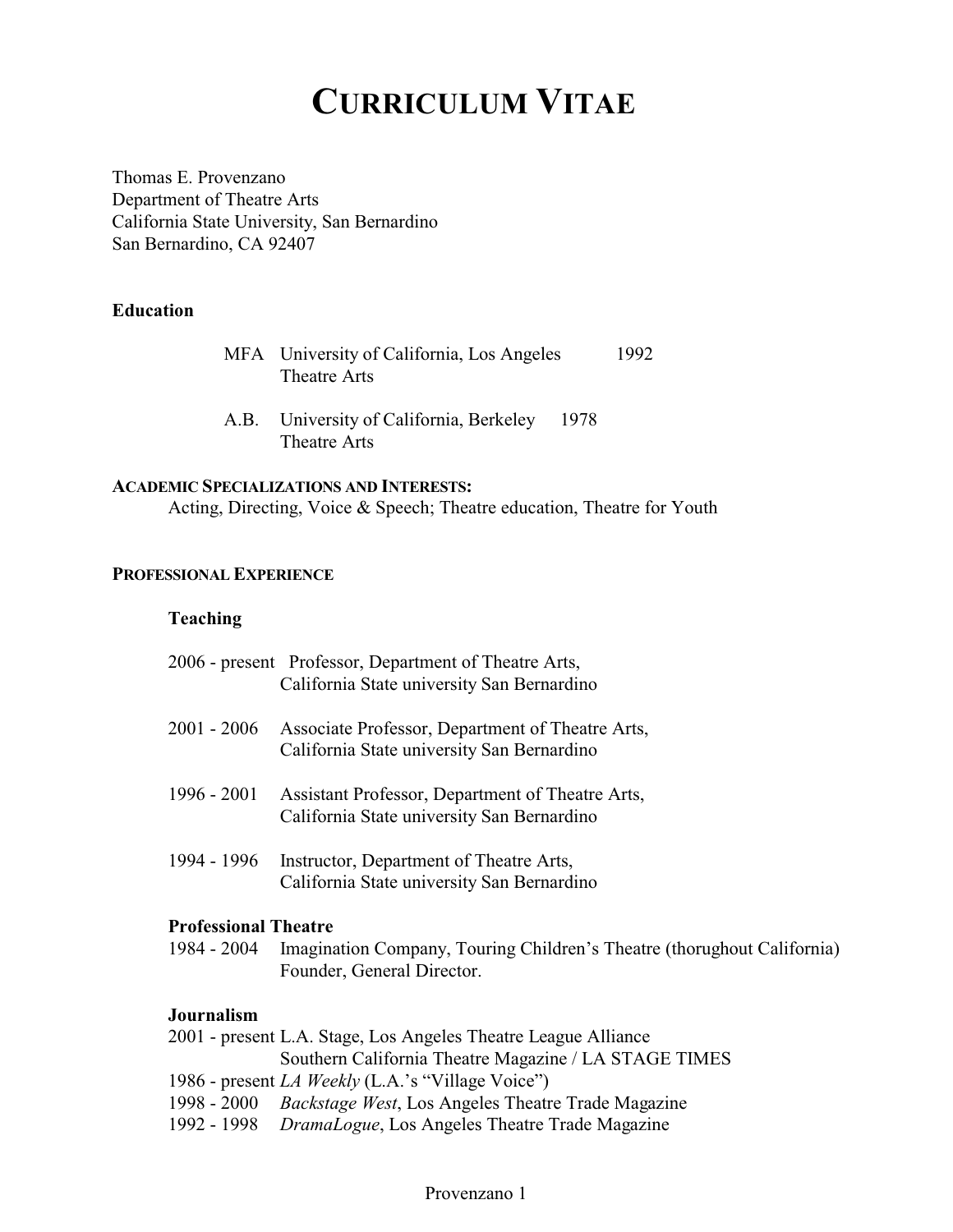#### **CREATIVE ACTIVITY**

# **DIRECTED**

*Psych Beach Party* for California State University, San Bernardino University Theatre - as part of subscription season. 20018

# **WROTE and DIRECTED**

*Mary Shelley's Frankenstein* for California State University, San Bernardino University Theatre -- as part of subscription season. 20017

# **DIRECTED**

Bertolt Brecht's *Mother Courage* for California State University, San Bernardino University Theatre -- as part of subscription season. 20016

# **DIRECTED**

*How to Succeed in Business Without Really Trying* for California State University, San Bernardino University Theatre -- as part of subscription season. 20014

# **DIRECTED**

Shakespeare's *As You Like It* for California State University, San Bernardino University Theatre -- as part of subscription season. 20013

# **DIRECTED**

Oscar Wilde's *The Importance of Being Earnest* for Redlands Theatre Festival. 2012

# **DIRECTED**

Noel Coward's *Hay Fever* for California State University, San Bernardino University Theatre -- as part of subscription season. 2012

# **DIRECTED**

*Cabaret*, by Kander and Ebb for California State University, San Bernardino University Theatre -- as part of subscription season. 2011

# **DIRECTED**

Moliere's *The Miser* for Redlands Theatre Festival. 2010

# **DIRECTED**

*A Wrinkle In Time*, adapted by Tom Provenzano from madelein L'Engle's novel for California State University, San Bernardino University Theatre -- as part of subscription season. 20010

# **DIRECTED**

Ah, Wilderness! by Eugene o'Neill for California State University, San Bernardino University Theatre -- as part of subscription season. 2009

# **DIRECTED**

*Six Degrees of Separation*, by John Guare for California State University, San Bernardino University Theatre -- as part of subscription season. 2009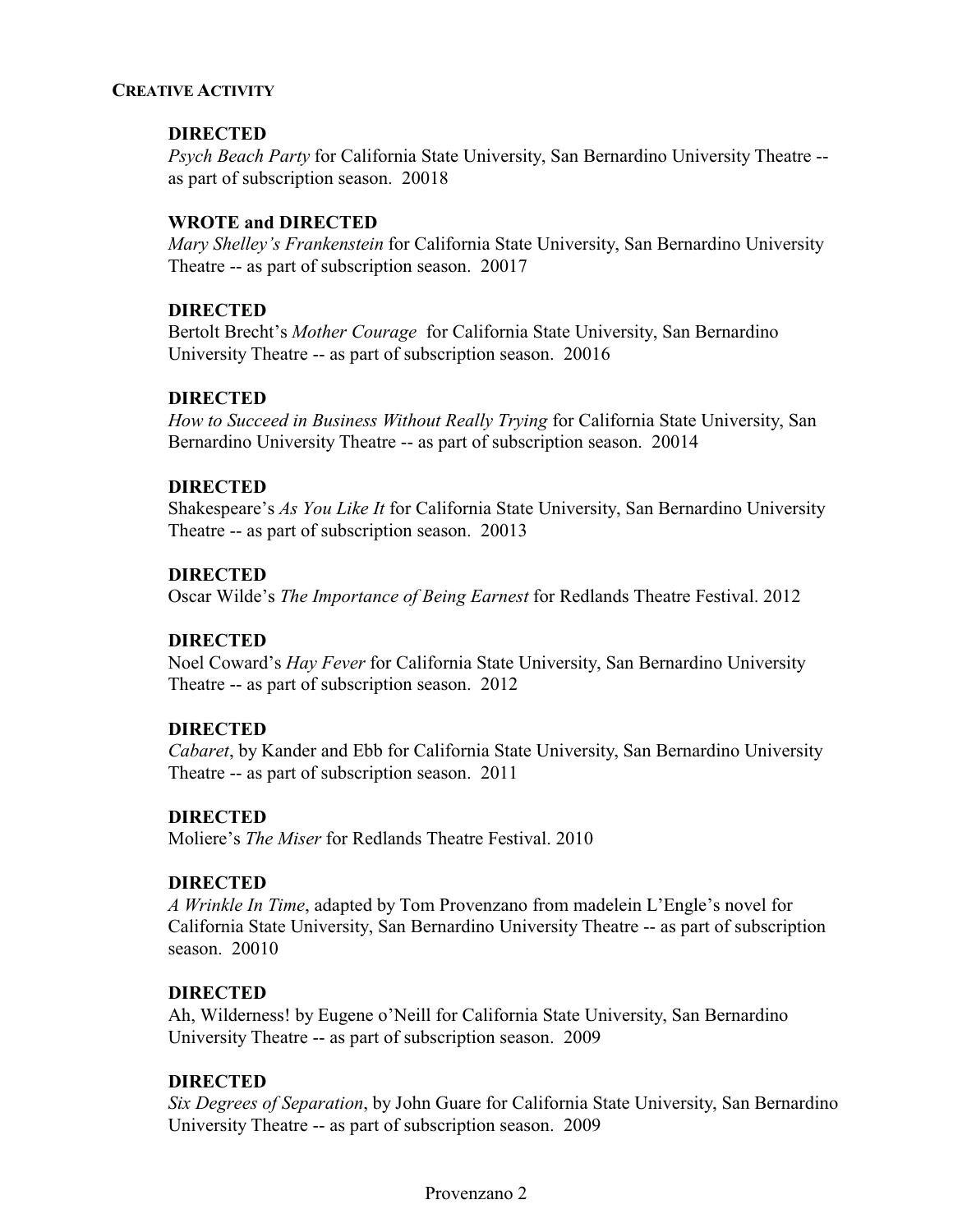# **DIRECTED**

Shakespeare's *Hamlet* for California State University, San Bernardino University Theatre -- as part of subscription season. 2008

# **DIRECTED**

Rostand's *Cyrano de Bergerac* for Fictitious Theatre Company, San Bernardino, Summer 2007

# **DIRECTED**

Luis Alfaro's *Electricidad* for California State University, San Bernardino University Theatre -- as part of subscription season. 2007

# **DIRECTED**

John Guare's *House of Blue Leaves* for California State University, San Bernardino University Theatre -- as part of subscription season. 2005

# **DIRECTED**

Shakesepeare's *Macbeth* for California State University, San Bernardino University Theatre -- experimental stage production as part of subscription season. 2004

# **DIRECTED**

Noel Coward's *Blithe Spirit* for California State University, San Bernardino University Theatre – as part of subscription season. 2003

# **DIRECTED**

*Resa Fantastiskt Mystiskt* for California State University, San Bernardino University Theatre -- experimental stage production as part of subscription season. 2001 \*\*This production was invited to the Kennedy Center/ American College Theatre Festival, Region VIII — February 2002.

# **WROTE AND DIRECTED**

Original touring play *The Sorcerer's Apprentice* for *Imagination Company* — currently touring California. 2002

# **ADAPTED AND DIRECTED**

*The Velveteen Rabbit* for touring throughout California via Imagination Company. 2001

# **ADAPTED AND DIRECTED**

*Charles Dickens' Great Expectations* for California State University, San Bernardino University Theatre -- main stage production as part of subscription season. 2000

# **PLAY**

*Little Bad Riding Wolf and the Ugly Step-pig* accepted to the ATHE Playwright's Pre-Conference program, Summer 2000

# **DIRECTED**

Richard Greenburg's *Eastern Standard* for California State University, San Bernardino University Theatre -- main stage production as part of subscription season. 2000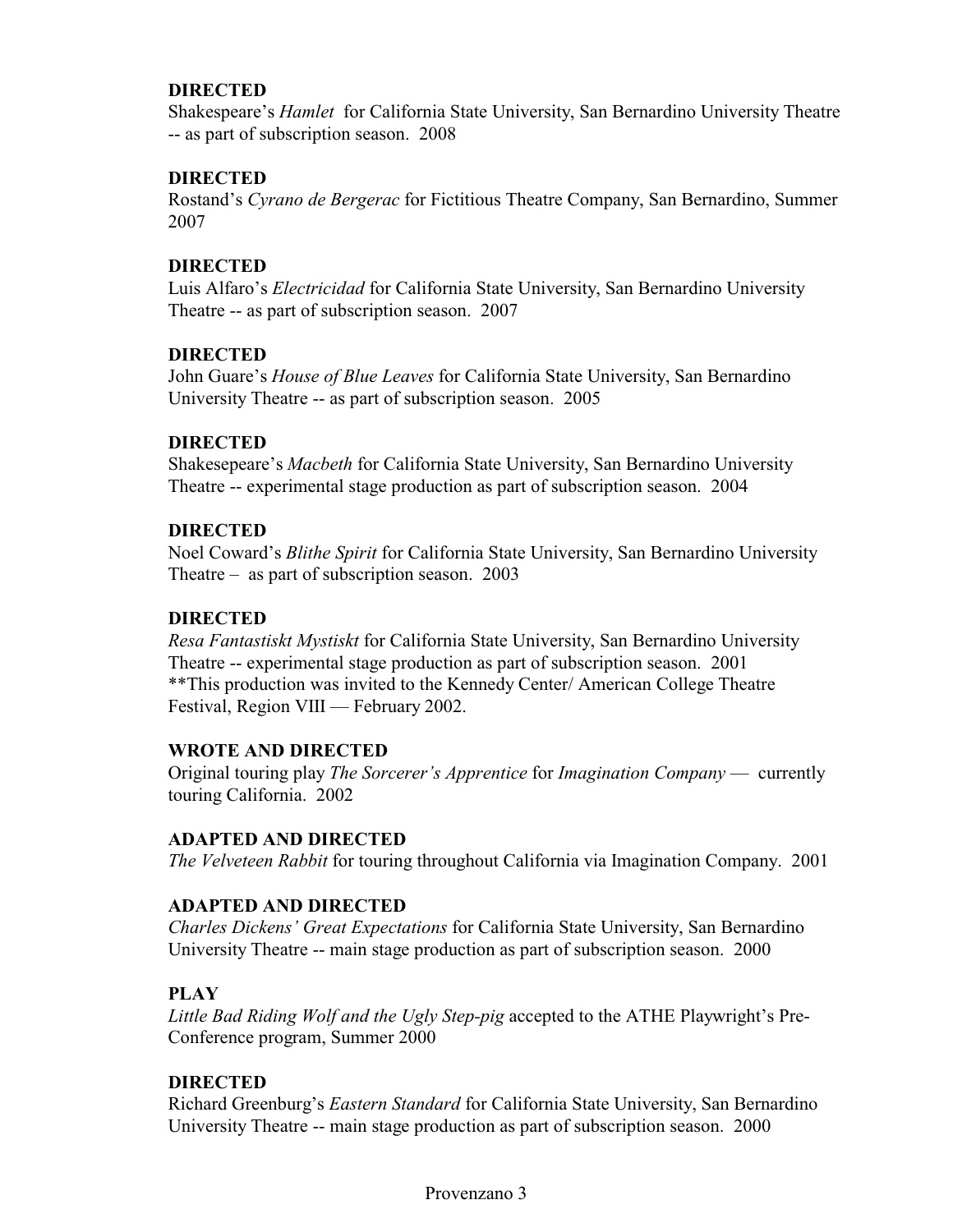# **DIRECTED**

Emlyn Williams' *Night Must Fall* for California State University, San Bernardino University Theatre -- main stage production as part of subscription season. 1999

### **DIRECTED**

Neil Simon's *Rumors* for California State University, San Bernardino University Theatre - - main stage production as part of subscription season. 1998

#### **DIRECTED**

Barnaby Dallas' *Poet & the Thief*, for the Kennedy Center/ American College theatre Festival Region VIII, new play festival. 1998

#### **WROTE AND DIRECTED**

Touring theatre version of Rudyard Kipling's *Just So Stories* for California State University, San Bernardino Department of Theatre Arts outreach tour *Imagination Players*. 1998

#### **WROTE AND DIRECTED**

Original touring play *Little Bad Riding Wolf and the Ugly Step-pig* for *Imagination Company* — currently touring California. 1997

#### **DIRECTED**

*The Murder Mystery* for Players of the Pear Garden, the student organization of California State University, San Bernardino Department of Theatre Arts. 1997

#### **WROTE AND DIRECTED**

Touring theatre version of Rudyard Kipling's *Just So Stories* for California State University, San Bernardino Department of Theatre Arts outreach tour *Imagination Players*. 1998

#### **WROTE AND DIRECTED**

Original touring play *Little Bad Riding Wolf and the Ugly Step-pig* for *Imagination Company* — currently touring California. 1997

#### **DIRECTED**

*The Murder Mystery* for Players of the Pear Garden, the student organization of California State University, San Bernardino Department of Theatre Arts. 1997

#### **PUBLICATIONS**

#### **Academic Publications**

Summer 2000 *NATIONAL SOCIAL SCIENCE ASSOCIATION JOURNAL* My article *OK, Pardner Draw! Integration of Theater Arts and Social Studies*, written with Education Professors Mullen and Skillings (I was principal writer) has been accepted for publication in this *refereed* journal, which accepts only 15% of articles submitted.

Spring 1999 *THEATRE JOURNAL* This *peer-reviewed* journal published my performance review entitled, *Much Ado About Nothing: Mariachi Style*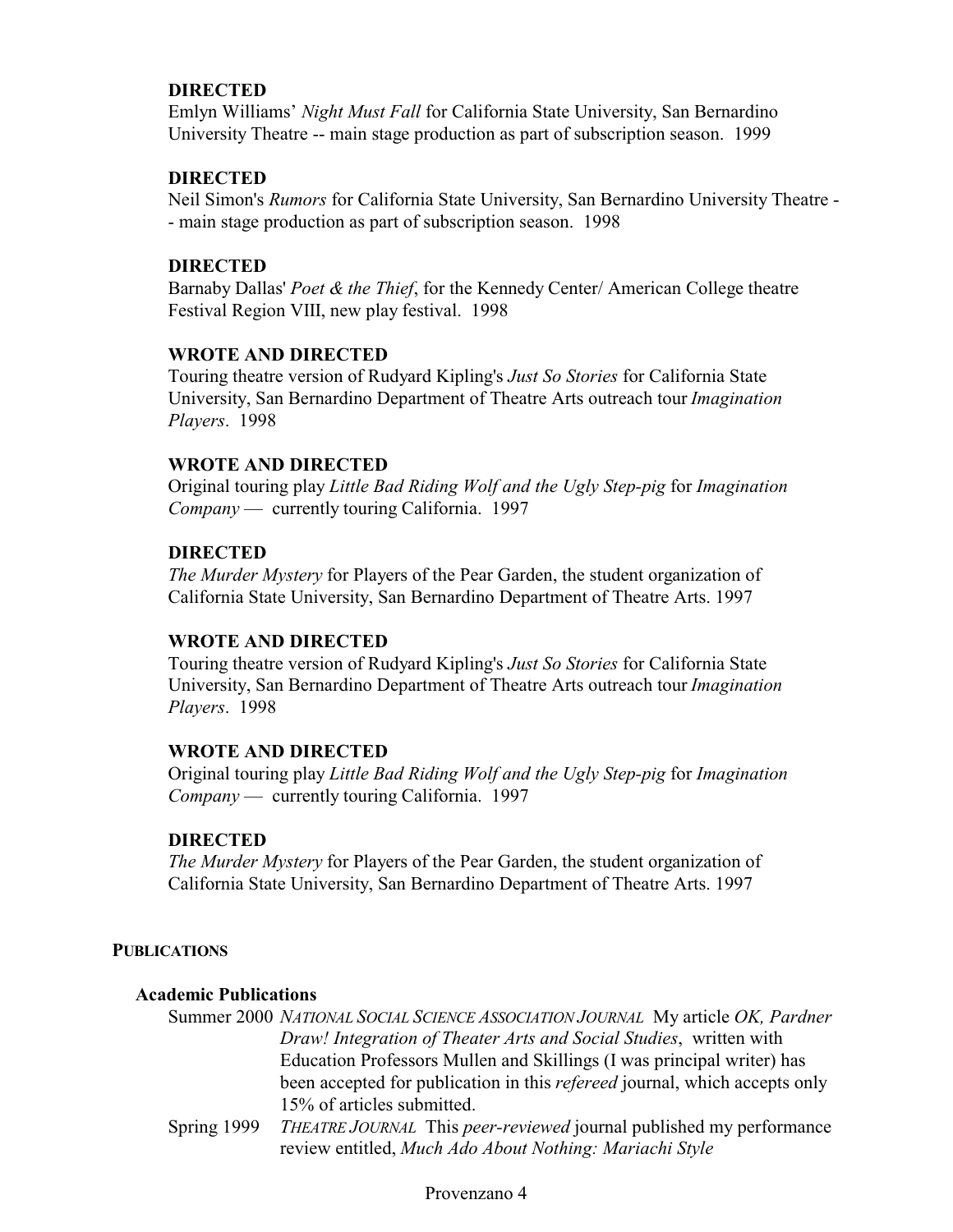Fall 1997 *THE J. PAUL GETTY MUSEUM: DISCOVER L.A.* Contracted to research and write the theatre section for the publication, published by the Getty Trust in Fall 1997.

# **Theatre Journalism**

*LA Stage*

| Winter 2003      | DIVA MEETS DIVA: Karen Kondazian in Master Class     |
|------------------|------------------------------------------------------|
| June 2003        | <b>GEFFEN PLAYHOUSE</b>                              |
| July 2002        | <b>SONDHEIM ON THEIR MINDS: Follied Girls</b>        |
| November 2002    | <b>MARY RODGERS: Tribute to Richard Rodgers</b>      |
| December 2001    | TIFFANY'S BLUES: Oliver Mayer's Riff on Joe Louis    |
| October 2001     | CATHY RIGBY AND TOM McCOY: 7th Season Swings into La |
|                  | Mirada                                               |
| July/August 2001 | CHARLAYNE WOODARD: What she's like in Real life      |
| Spring 2001      | 'MAMMA MIA' Abba Musical Comes to Shubert            |
|                  |                                                      |

# LA Weekly

# **Theatre Reviews**

# **2003**

| November 21, | The Romance of Magno Rubio, Laguna Playhouse               |
|--------------|------------------------------------------------------------|
|              | The Child in Me, Gardenia Club                             |
| November 14, | The Crucible, International City Theater                   |
| November 7,  | Haints, Conjurman and Leaving, Theatre/Theater             |
| October 23,  | Gunmetal Blues, Colony Theater                             |
| October 17,  | Best Shakespearean Travesties, Essay                       |
|              | Messalina, Evidence Room                                   |
|              | Vinegar Tom, Workshop 360                                  |
| October 2,   | The Fantasticks, Company Rep                               |
| August 29,   | Godspell, OLV Theater                                      |
| August 15,   | An Act of Imagination, Theater 40                          |
| August 8,    | A Grand Night For Singing, West Valley Playhouse           |
|              | The Home, Blue Sphere Alliance                             |
| July $10$ ,  | Romeo and Juliet: The Last Battlefield, Next Stage Theater |
| July 4,      | Showtune, Pasadena Playhouse                               |
| June 19,     | The Secret Order, Laguna Playhouse                         |
| May 29,      | Songs the Girls Sang, Actors Workout Studio                |
| May 16,      | He Pounces, Orphean Circus                                 |
| April 17,    | Donna McKechnie: Inside the Music, Colony Theater          |
| April 11,    | Mr. Shaw Goes to Hollywood, Laguna Playhouse               |
| April 4,     | Sam, Canon Theater                                         |
| March 28,    | Our Townies, Bang Studio                                   |
| March 21,    | Two Gentlemen of Verona, South Coast Repertory             |
| February 14, | Little Shop of Horrors, East West Players                  |
| January 23,  | Disney's Alladin, Disney's California Adventure            |
| January 17,  | Rounding Third, Laguna Playhouse                           |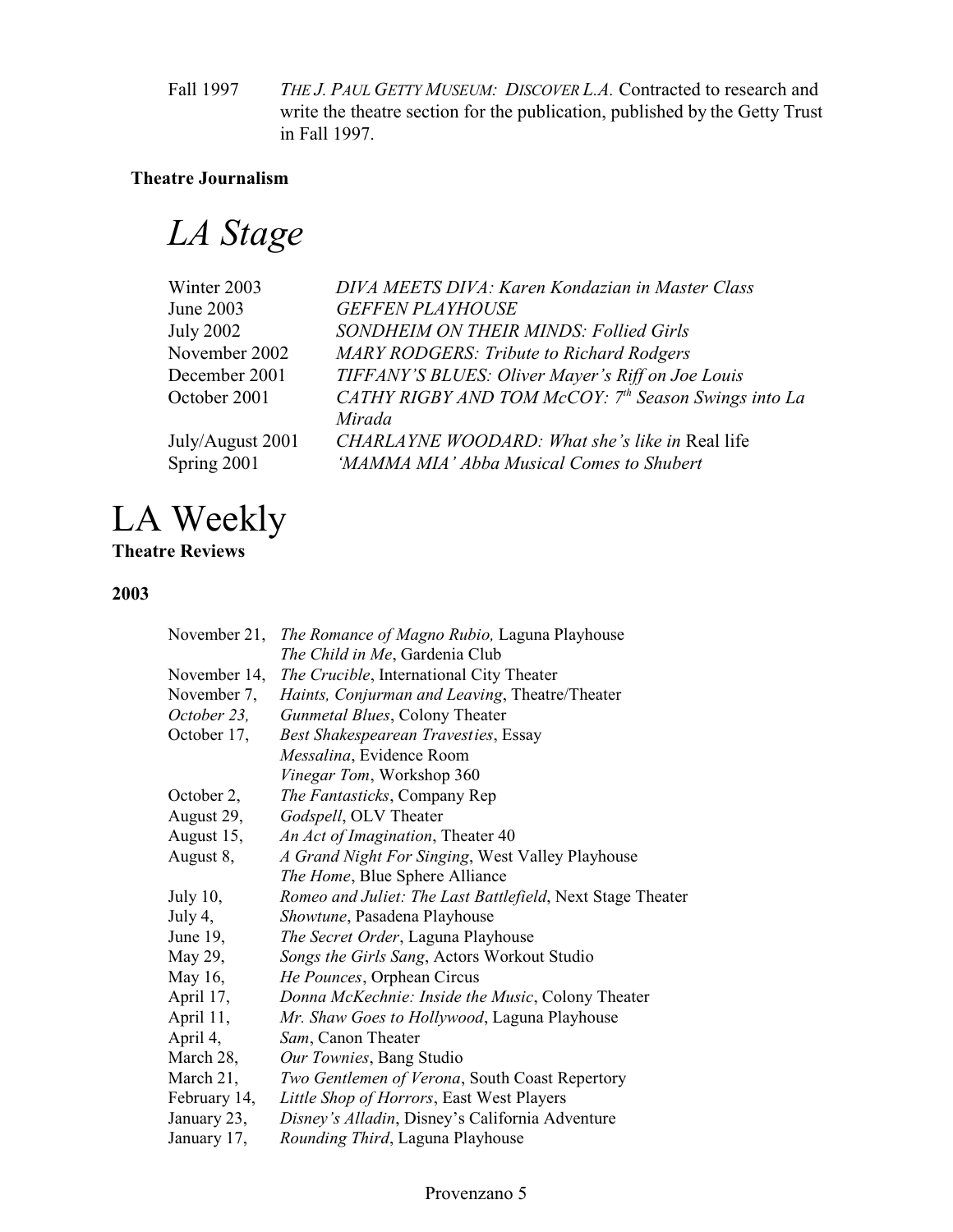#### **2002**

**2001**

| The Tempest, East West Players                        |
|-------------------------------------------------------|
| My Big Fat Sunday Show, ACME Comedy Theatre           |
| The Spitfire Grill, Laguna Playhouse                  |
| All Men Are Dogs, Coronet Studio                      |
| I'd Rather Be Weird Than Dead, Powerhouse Theater     |
| The Great Wall, Coast Playhouse                       |
| A Midsummer Night's Dream, Theatricum Botanicum       |
| Jumping For Joy, Laguna Playhouse                     |
| Roy's Coffee Shop, Space Theater                      |
| Sweet Charity, Rep Theatre, L.A. Valley College       |
| The Weir, Gene Bua Theater                            |
| Secret Identity, Complex Theater                      |
| <i>Follies</i> , Reprise                              |
| The World Goes Round, East West Players               |
| The Laramie Project, Colony Theater                   |
| Binky's Place, Third Street Theater                   |
| Snowing at Delphi, Hudson Theater                     |
| Assassins, Knightsbridge Theater                      |
| Refridgerators, Lodestone Theater                     |
| Getting Frankie Married, South Coast Repertory        |
| Jack, Sacred Fools Theater                            |
| We Are Family, Odyssey Theater                        |
| A Night in November, Celtic Arts Center               |
| The Ebullient Critic, Essay                           |
| LA's Fertile Fields, essay                            |
| <b>Back From Broadway, Tiffany Theatre</b>            |
| November 30, Giving Up My Ghost, Bitter Truth Theatre |
| November 16, Maybe Baby, It's You, Coronet Theatre    |
|                                                       |

- November 9, *Phyro-Giants!*, 3<sup>rd</sup> Street Theatre
- November 2, *Sharon and Billy*, Open Fist Theatre
- October 26, *Xanadu Live!*, Gascon Center Theatre
- October 5, *The Last of Mrs. Lincoln*, El Portal Center
- September 14, *A New Brain*, West Coast Ensemble
- September 7, *My Night With Reg*, Knightsbridge Theatre

September 28, *The Taming of the Shrew*, Globe Playhouse

- August 31, *Kiss Me Kate*, Shubert Theatre
- August 24, *Hair*, Act This!
- August 10, *L.A. TheatreSports Improvathon 2001*, Bitter Truth Theatre
- July 6, *Hamlet*, Shakespeare Orange County
- June 29, *Circumference of a Squirrel*, Actors' Gang
- June 22, *Kissing the Corners*, Coronet Theatre
- *Anne Hampton Calloway: Signature*, Cinegrill
- June 15 *Six Dance Lessons in Six Weeks*, Geffen Playhouse
- June 8, *A Little Night Music*, Interact Theatre
- June 1, *Little Malcom...*, Long Beach Playhouse
- May 25, *Dame Edna: The Royal Tour,* Shubert Theatre
- May 18, *Crouching Tiger, Hidden Sunday Show*, Groundlings Theatre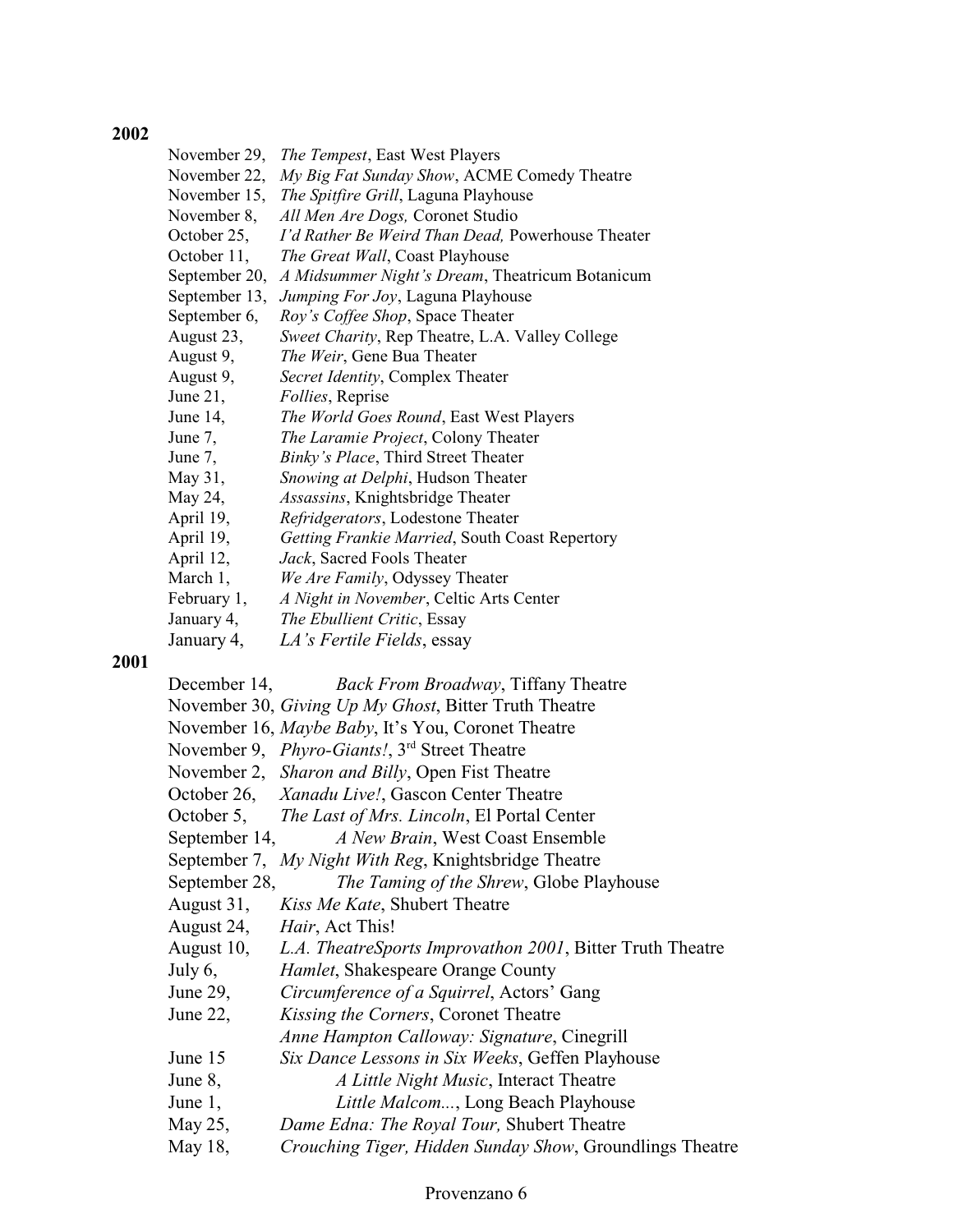|      | May 11,              | Secret Agents, Renberg Thatre                                                               |
|------|----------------------|---------------------------------------------------------------------------------------------|
|      |                      | Michael Maguire in Concert                                                                  |
|      | May 4,               | Chesapeake, Groundling Theatre                                                              |
|      | April 20,            | Kimberly Akimbo, South Coast Repertory                                                      |
|      | April 13,            | Head Games, Lillian Theatre                                                                 |
|      | April 6,             | The Coming Out Party, Hudson Mainstage                                                      |
|      | March 30,            | Jubilee, American Renegade Theatre                                                          |
|      | March 23,            | Adieu, Jacques, Theatre/Theater                                                             |
|      | March 16,            | Servants in a Post-Apocalyptic White-House, Jewel Box                                       |
|      | March 9,             | The Cocktail Hour, Colony Theatre                                                           |
|      | March 2,             | Strike up the Band, Freud Playhouse                                                         |
|      | February 23,         | Musical Comedy Murders, Group Repertory                                                     |
|      | February 16,         | Anything Goes, Alex Theatre                                                                 |
|      | February 2,          | My Kitchen Wars, Second Stage Theatre                                                       |
|      | January 26,          | Millie Warburton Presents, Bang Theatre                                                     |
|      |                      | Kristen Chenowith in Concert, 24255 Pac Coast Hwy                                           |
|      | January 19,          | A.S.S.S.C.A.T., Improv Olympics West                                                        |
| 2000 |                      |                                                                                             |
|      |                      | December 23 An O Henry Christmas, Cal Rep Theatre                                           |
|      |                      | December 15 Diva on the Verge, Odyssey Theatre                                              |
|      | December 8           | <b>Traditional Female Roles, Empty Stage Improv Theatre</b>                                 |
|      | December 1           | Sleepwalk, Ford Theatre                                                                     |
|      | November 2           | Kitty Hawk, Court Theatre                                                                   |
|      | October 27           | Thoroughly Modern Millie, La Jolla Playhouse                                                |
|      | October 20           | Norman, Is That You?, Stage Door Theatre, Agoura                                            |
|      | October 13           | Uncle Ovid's Storytime & Stand-up Metamorphoses, Taper Amphitheatre                         |
|      | October <sub>6</sub> | Acme the Body Ventura, ACME Comedy Theatre*                                                 |
|      |                      | September 29 Godspell, Crossley Terrace Theatre                                             |
|      |                      | Call Me madame, Freud Theatre, UCLA                                                         |
|      |                      | Cabaret: Pam Matteson, Hollywood Cinegrill                                                  |
|      |                      | September 22 Marvin's Room, Santa Monica Playhouse                                          |
|      | September 8          | September 15 The Ghost of Nova North, Elephant Space/Lillian Theatre                        |
|      | September 1          | Heterosexuals in Crisis, Santa Monica Playhouse<br>Canteloupes and Cosmos, Tamarind Theatre |
|      |                      | Cabaret: Mark Smith — Putting it Together, Gardenia Room                                    |
|      | August 25            | Marvin's Room, Santa Monica Playhouse                                                       |
|      | August 18            | All About Me, Zephyr Theatre                                                                |
|      | July 21              | The Day Emily Married, Shannon Center for Performing Arts                                   |
|      | July 14              | Much Ado About Nothing, South Coast Botanic Gardens                                         |
|      |                      | Jim Bailey: Judy, Judy, Judy, Hollywood Cinegrill*                                          |
|      |                      | Too Marvelous For Words, Hollywood Cinegrill                                                |
|      | June 30              | Murder in the First, Laurel Theatre, Ventura                                                |
|      | June 23              | Fosse, Shubert Theatre*                                                                     |
|      | June 16              | Blood Wedding, La Jolla Playhouse                                                           |
|      | June 9               | Medeatext: Los Angeles/Despoiled Shore, City Garage, Santa Monica                           |
|      | June 2               | Unrelated Incidents, Third Street Theatre                                                   |
|      | May 26               | Follies, East West Players                                                                  |
|      | May 19               | David Holladay: Young at Heart Live, Gardenia                                               |
|      | May 12               | Sleeping Beauty, Granada Theatre                                                            |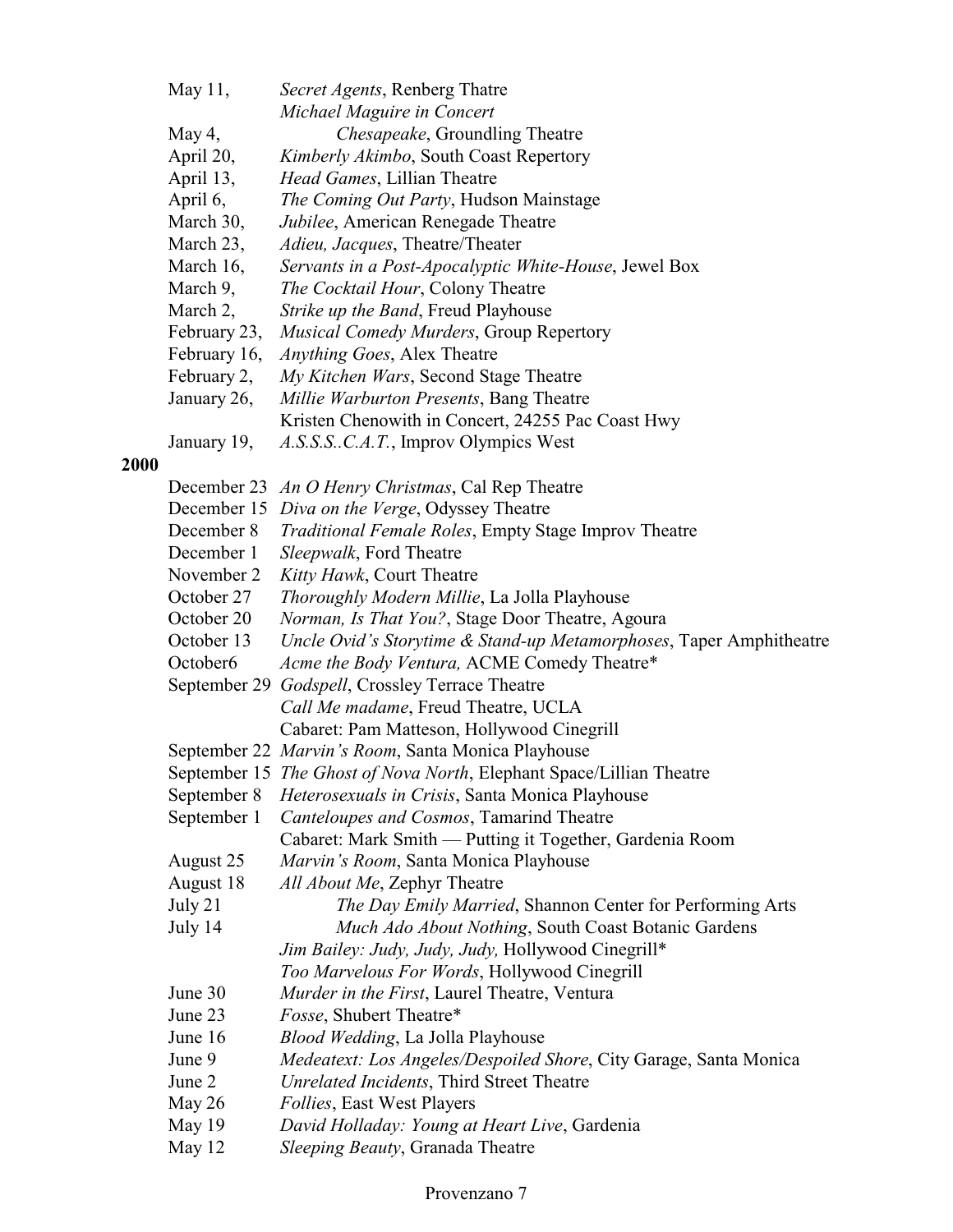| May 5       | <i>The School for Scandal</i> , Attic Theatre                           |
|-------------|-------------------------------------------------------------------------|
| April 28    | The Philadelphia Story, Court Theatre                                   |
| April 21    | The Hell Show, Theatre/Theater                                          |
|             | Todd Murray: Let's Face the Music, Hollywood Cinegrill                  |
| April 14    | The Older Man You Always Wanted, CAST Theatre                           |
| April 7     | Come Kiss a Stranger, Glaxa Studios                                     |
| March 31    | The Ladies of the Corridor, Theatre Geo                                 |
| March 10    | Forbidden Broadway: Y2K L.A.!, Actors Gang Theatre                      |
| March 3     | Happy End, MOCA at the Geffen Contemporary                              |
|             | Stage 2000, Cal State Los Angeles                                       |
| February 25 | The Same Mistakes, L.A. Repertory Company                               |
| February 11 | Triple Threats, Third Street Theatre                                    |
| February 4  | The Fantasticks, Calabasas Actors Space                                 |
| January 28  | The Kiss at City Hall, Pasadena Playhouse                               |
| January 21  | Over the River and Through the Woods, El Poratl Theatre                 |
| January 14  | Girl Talk, Cafe Future                                                  |
|             | Anne Kerry Ford Sings Kurt Weill, Gardenia                              |
|             |                                                                         |
|             | December 10 <i>Pointless</i> , East West Players                        |
|             | November 12 The Fantasticks, Crossley Theatre                           |
|             | November 19 The 1940s Radio Hour, Long Beach Performing Arts Center     |
|             | November 5 <i>Her Wicked Ways</i> , Complex Theatre                     |
|             |                                                                         |
| October 29  | Wonderful Town, San Gabriel Civic Light Opera                           |
| October 22  | The Cleaning Man, Chandler Theatre                                      |
| October 15  | A Fairy Tale, Actors Gang                                               |
| October 1   | <b>Boys From Syracuse, Reprise Theatre</b>                              |
|             | September 24 The Johnson All-Star Family Review, Hudson Mainstage       |
|             | September 17 Lend Me a Tenor, Long Beach Theatre                        |
|             | September 10 The Everlasting Bonfire, Stella Adler Theatre              |
|             | September 3 Footloose, Pantages Theatre                                 |
| August 27   | Miss Desmond Behind Bars, Court Theatre                                 |
| August 20   | Bent, Stella Adler Theatre                                              |
| August 13   | Much Ado About Nothing: Mariachi Style, John Anson Ford Amphitheatre    |
| July 9      | The Marriage Go-Round, Long Beach Playhouse                             |
| July 2      | Irina Abroad, Cinegrill at the Hollywood Roosevelt Hotel                |
| June 25     | The Wizard of Oz, Pantages Theatre                                      |
| June 18     | Guys and Dolls, La Mirada Theatre                                       |
| June 11     | Rebeck Revisited, Hudson Avenue Theatre                                 |
|             | Karen Fineman: Cabaret Review                                           |
| June 4      | How to Succeed in Business Without Really Trying, Colony Studio Theatre |
| May 28      | Summer and Smoke, Fountain Theatre                                      |
| May 21      | <i>Beijing Spring</i> , East West Players                               |
| May 7       | The Women's Usher Board, Los Angeles Theatre Center                     |
| April 30    | Abracadabra: A Magical Vaudeville, Theatre West                         |
| April 23    | <b>Parental Discretion, Coast Playhouse</b>                             |
| March 26    | Suitcase Tales, Odyssey Theatre                                         |
| March 19    | Play Strindberg, South Coast Repertory                                  |
|             |                                                                         |

 **1999**

# Provenzano 8

*Women of Fredonia*, Attic Theatre Center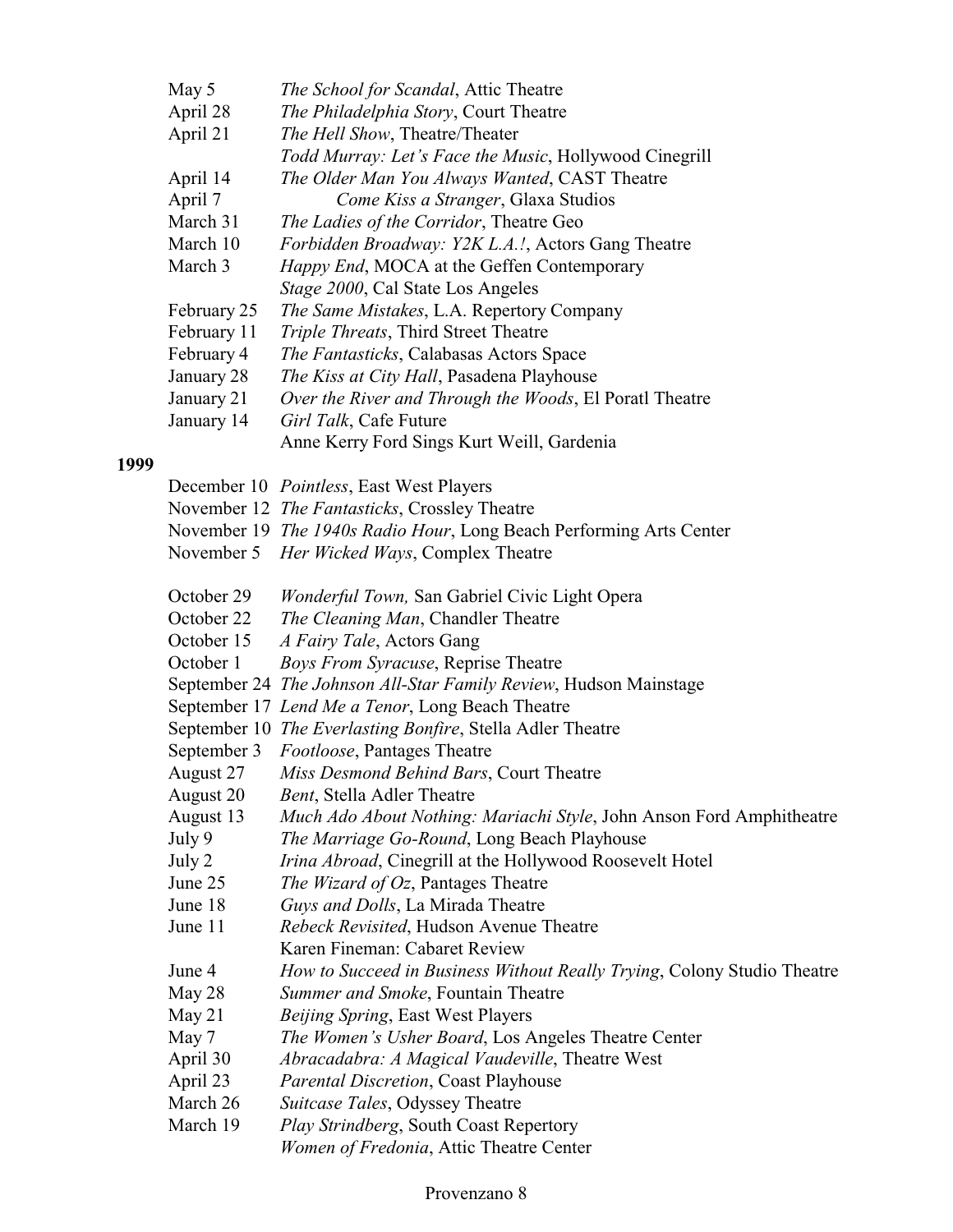|      | March 12    | Foot/Mouth, Cornerstone Theatre                                            |
|------|-------------|----------------------------------------------------------------------------|
|      | March 5     | Godspell, Excalibur Theatre                                                |
|      | February 26 | The Complete Works of Wm Shksp r (Abridged), Globe Playhouse               |
|      |             | S.T.A.G.E. - Adler, Bock & Coleman, Luckman Theatre                        |
|      | February 12 | My Fair Lady, San Gabriel Civic Light Opera                                |
|      |             | <b>ASK Theatre Projects Kids Week</b>                                      |
|      | January 29  | Rent, Shubert Theatre                                                      |
|      | January 15  | Titanic, Ahmanson Theatre                                                  |
|      | January 1   | "Love and War" comment on criticism                                        |
| 1998 |             |                                                                            |
|      |             | December 25 The Rover, Knightsbridge Theatre                               |
|      |             | December 18 An O'Henry Christmas, Edison Theatre                           |
|      |             | December 11 Meet Me in St. Louis, CLO Southbeach Cities                    |
|      |             | November 27 Falling in Love Again, Santa Monica Playhouse                  |
|      |             | November 20 Hollywood Hanai, Theater of NOTE                               |
|      |             | November 13 Both Barrels, Luna Park                                        |
|      |             | November 6 Doesn't Anyone Care About the Rules Anymore, Powerhouse Theatre |
|      | October 30  | Putting it Together, Mark Taper Forum                                      |
|      | October 23  | The First Annual Armageddon Sex Groove, Copperview Theatre                 |
|      | October 16  | Dog Music, Theatre West                                                    |
|      | October 9   | Cornography, Zephyr Theatre                                                |
|      |             | September 25 The Last Empress, Shubert Theatre                             |
|      |             | September 18 Ah, Wilderness!, South Coast Rpertory                         |
|      |             | September 11 Deep in the Soul of Disco, Ahh! Capella Theatre               |
|      | August 28   | Gumbo Plays the Cello, Attic Theatre                                       |
|      | August 21   | <b>CABARET:</b> Christine Ebersol                                          |
|      | August 14   | The Crucible, Theatricum Botonicum                                         |
|      | July 31     | Close to Glenn, Long Beach Playhouse                                       |
|      | July 24     | I Love You, You're Perfect, Now Change, Laguna Playhouse                   |
|      | July 17     | Shame on the Moon, Los Angeles Theatre Center                              |
|      | July 10     | The Masseur, Highways Performance Space                                    |
|      |             | Red Hat and Tales, Playwrights Arena                                       |
|      | July 3      | Love 40, Hudson Avenue Theatre                                             |
|      | June 26     | Frozen or Dead, The Complex                                                |
|      | June 12     | Adam and the Experts, Sanford Meisner Theatre                              |
|      |             | Cabaret Pick: Piesha McPhee                                                |
|      | June 5      | Heading East, East West Players                                            |
|      | May 29      | The king and I, Pantages                                                   |
|      |             | The Swine Show, Heliotrope Theatre                                         |
|      | May 22      | A Symphony to Find Myself, Hudson Theatre                                  |
|      | May 15      | City Limits, El Portal Theatre                                             |
|      |             | On the 20th Century, Colony Studio Theatre                                 |
|      | May 8       | Darling Quints, Celebration Theatre                                        |
|      |             | Cabaret Pick: Anne Kerry Ford                                              |
|      | May 1       | Romeo and Juliet: Circus Verona, Odyssey Theatre                           |
|      | April 24    | Dealer's Choice, Mark Taper Forum                                          |
|      | April 17    | <i>The Seagull</i> , A Noise Within                                        |
|      | April 10    | Definitely Doris, Falcon Theatre                                           |
|      | March 27    | Pacific Overtures, East West Players                                       |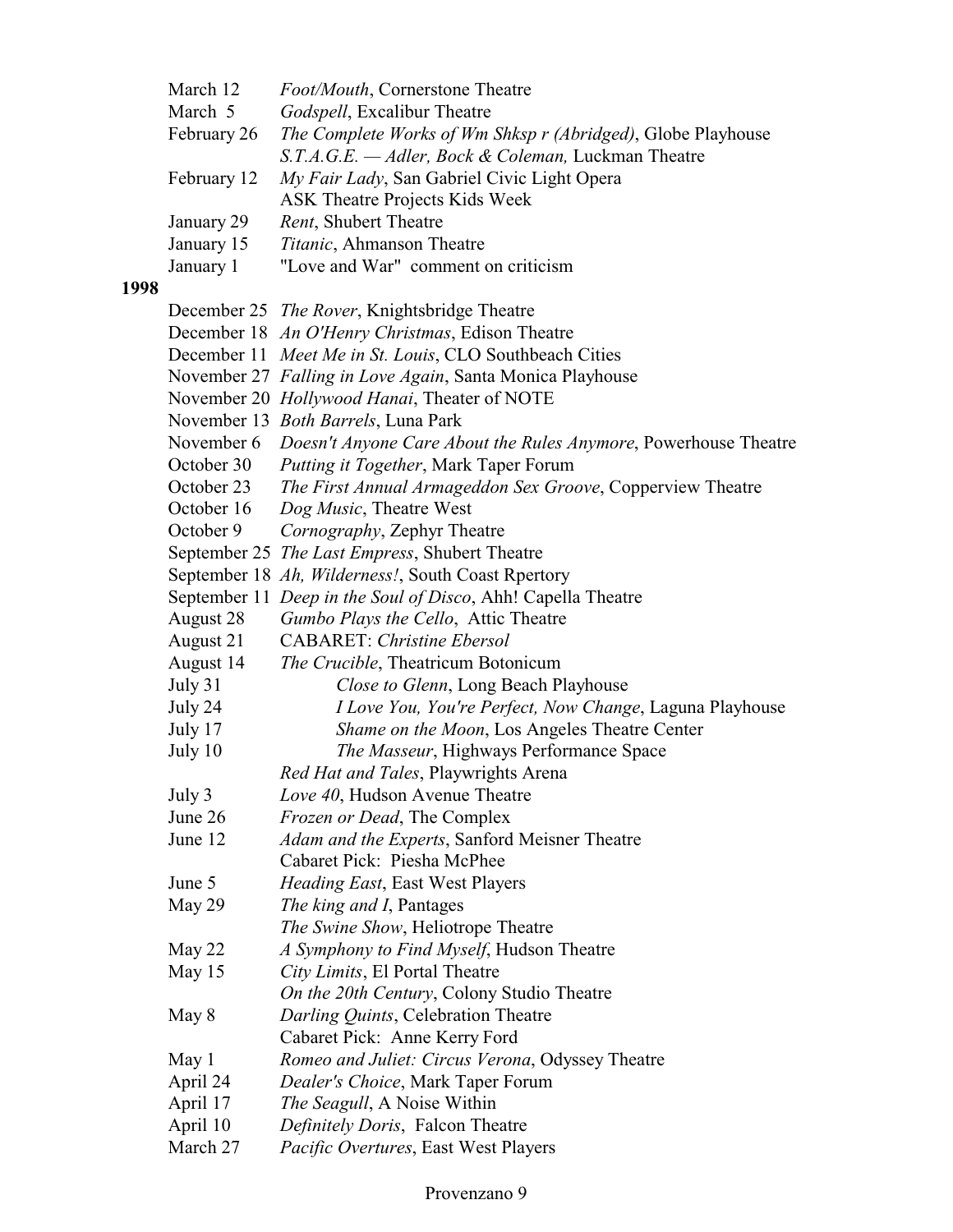| March 20    | Acme Chsmacme, ACME Comedy Theatre       |
|-------------|------------------------------------------|
| February 27 | Hammeergirl, Glaxa Studio                |
| February 13 | The Lisbon Traviata, West Coast Ensemble |
| February 6  | <i>The G Files, Bitter Truth Theatre</i> |
| January 30  | Melissa Manchester & Theatre             |
| January 23  | <i>Neat</i> , Mark Taper Forum           |
|             | No Wooden Horses, LACE Gallery           |

# **1997**

|             | December 26 Cabaret Pick: Karen Mason                            |
|-------------|------------------------------------------------------------------|
|             | December 19 Christmas With the Crawfords, Hudson Avenue Theatre  |
|             | December 12 <i>Dreamgirls</i> , Wilshire Theatre                 |
|             | Lullaby of Broadway, Tiffany Theatre                             |
| December 5  | Does a Tiger Wear a Necktie?, Second Stage                       |
|             | Misfits and mayhem, Moving Arts                                  |
|             | November 28 <i>Borrego</i> , Hudson Theatre                      |
|             | November 21 Buried Child, Theatre 40                             |
|             | November 14 Conversations With lola/Valsetz, Celebration Theatre |
|             | Jungle Bells, Actors Gang Theatre                                |
| November 7  | Once Upon a Family, Bitter Truth Theatre                         |
| October 31  | On Stage Tonight, Zephyr Theatre                                 |
| October 24  | Birdbath, Gardner Stages                                         |
|             | Looking Up the Downside, Second Stage Theatre                    |
| October 17  | HoagyHeart and Soul, LunaPark                                    |
| October 3   | Moon Over Buffalo, Pasadena Playhouse                            |
|             | Scotch Rocks, Company of CharActors                              |
|             | September 26 Dog King, Company of Angels                         |
|             | Skylight, Mark Taper Forum                                       |
|             | September 12 When Liberace Winks at Me, Gardenia Room (Cabaret)* |
| September 5 | True Fiction magazine, Hudson Theatre*                           |
| August 29   | <i>I Sight</i> , Complex Theatre                                 |
| August 22   | A Hatful of Rain, Off Ramp Theater                               |
|             | Promises, Promises, Freud Playhouse                              |
| August 1    | The Next Stage, Sanford Meisner Theatre                          |
|             | The Tin Pan Alley Rag, Pasadena Playhouse                        |
|             | More Music From the Vertically Challenged, Cinegrill (Cabaret)*  |
| July 25     | Little Man in the Box, Actors' Gang                              |
|             | Me and Her, Glaxa Studio                                         |
| July 18     | An American Romance, Road Theatre                                |
|             | Eleanor -- An American Love Story                                |
| July 11     | Love's Labors Lost, Pasadena Shakespeare                         |
|             | Three Variations on a Theme/Serial, Bitter Truth Theatre         |
| July 4      | City, Hollywood Court Theatre                                    |
|             | Smooth Down There, Theatre/Theater                               |
| June 20     | Barefoot in the Park, Tamarind Theatre                           |
|             | The Wandering Whore, Playwright's Arena                          |
| June 13     | Earth on a Platter, Bang                                         |
|             | The Fatty Arbuckle Spookhouse Revue, Heliotrope Theatre          |
| June 6      | That's Hollywood, Baby, Masquer's Cabaret                        |
| May 30      | My Children! My Africa!, Lankershim Arts Center                  |
|             |                                                                  |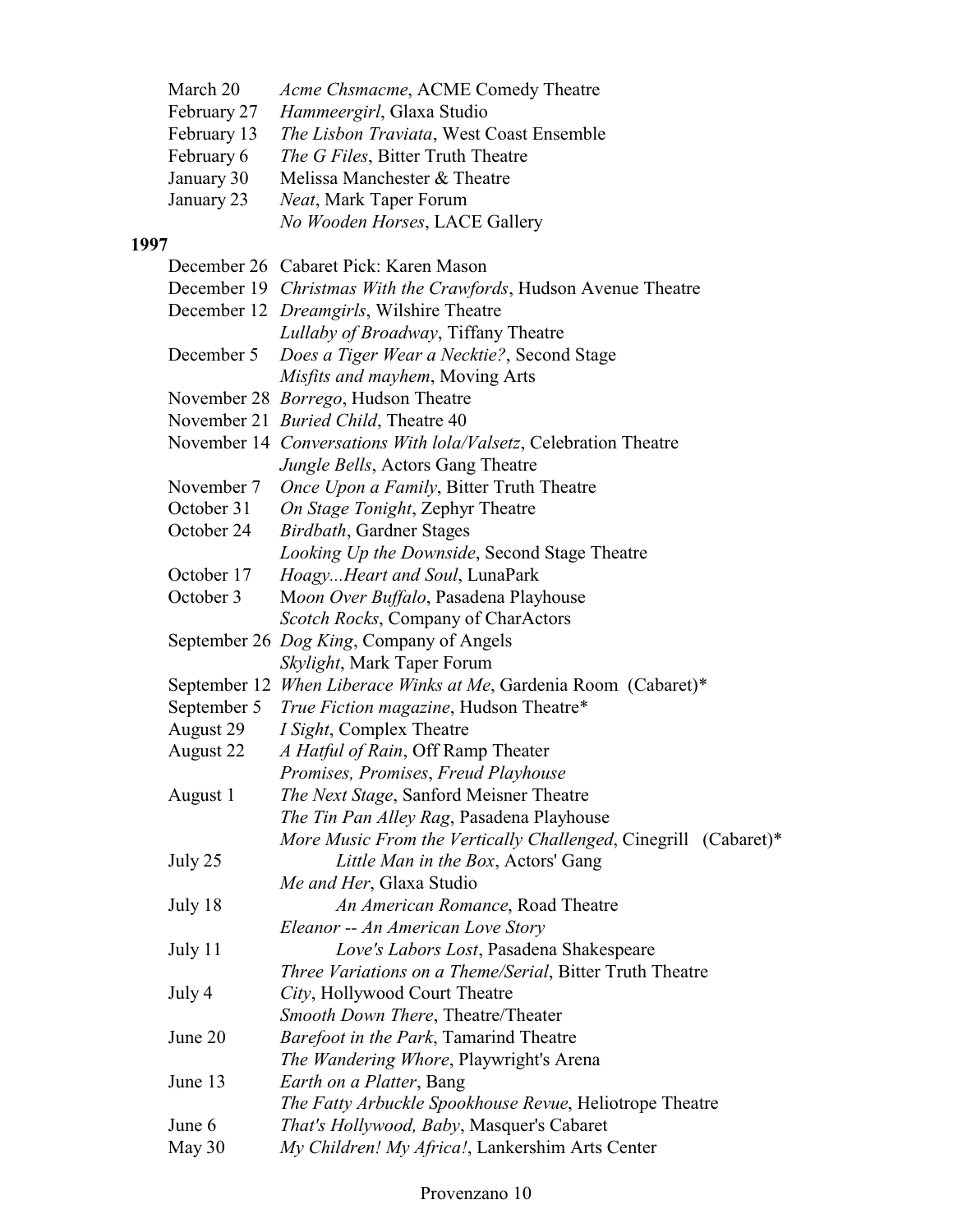|       |             | Our Country's Good, Colony Studio Theatre                   |
|-------|-------------|-------------------------------------------------------------|
|       | May 23      | Latino Lingo Lounge, Masquers Theatre                       |
|       |             | Three Men and a BabyGrand, Gardenia Room (Cabaret)          |
|       | May 16      | Fridays at Seven, Court Theatre*                            |
|       |             | Company, West Coast Ensemble*                               |
| May 9 |             | Camelot, Alex Theatre                                       |
|       |             | Music of Magdalena Bay, 24th Street Theatre                 |
| May 2 |             | Beirut/Throwing Your Voice, Creative Center                 |
|       |             | Old Times, South Coast Repertory                            |
|       | April 25    | The Last Supper, Coast Playhouse                            |
|       |             | Self Help: Tower of Babble, Highways                        |
|       |             | Julie Wilson, Cinegrill (Cabaret)*                          |
|       | April 18    | Project Alice, Glaxa Studio*                                |
|       |             | Grease, Wilshire Theatre                                    |
|       | April 11    | Seat Selection, Geffen Contemporary at MOCA                 |
|       | April 4     | Angels's Share, Tiffany Theatre                             |
|       |             | Two From Above, Tamarind Theatre                            |
|       | March 28    | Phobia, Century City Playhouse                              |
|       | March 21    | The Finish Line, Alliance Theatre                           |
|       |             | So It IsIf It Seems So To You, A Noise Within               |
|       | March 14    | The Armando Diaz Show, Stella Adler Theatre                 |
|       | March 7     | Cheatin', Theatre/Theater                                   |
|       |             | North Shore Fish, Actors Circle Theatre                     |
|       |             | Confessions of a Nightingale, Smothers Theatre, Pepperdine* |
|       | February 28 | Fighting Over Beverly, Fountain Theatre*                    |
|       |             | I Stand Before You Naked, West Coast Ensemble               |
|       | February 14 | Richard III, Pasadena Shakespeare Company                   |
|       | February 7  | The Quintessential Pizza Boy, Hudson Theatre                |
|       |             | The Taste of Kona Coffee, East West Players                 |
|       | January 31  | Fences, The Complex                                         |
|       | January 24  | In Search of the Perfect Swing, Two Roads Theatre           |
|       |             | No Talking on the Dance Floor, St. Genesius Theatre         |
|       | January 10  | Pulp Nellie, Highways Performance Space                     |
|       | January 3   | Thoughts on theatre for 1996                                |
| 1996  |             |                                                             |
|       |             |                                                             |

| December 27 The All Night Strut, Tiffany Theatre             |
|--------------------------------------------------------------|
| December 13 A Christmas Carol, South Coast Repertory*        |
| <i>The Eight</i> , Hollywood Court Theatre                   |
| December 6 <i>Tribe of the Mud People</i> , Fountain Theatre |
| From My Grandmother's Grandmother Unto Me, Odyssey Theatre   |
| November 29 <i>In Trousers</i> , St. Genesius Theatre        |
| <i>Inventions For Fathers and Sons</i> , Theatre 40          |
| November 22 Showboat, Ahmanson Theatre*                      |
| Tawdry Tales, Hudson Avenue Theatre                          |
| Linda Purl Shows Off, Gardenia Room (Cabaret)*               |
| November 15 <i>David's Mother</i> , Angels Theatre*          |
| November 8 <i>Not Now</i> , Theatre Geo                      |
| She Loves Me, Crossley Terrace Theatre                       |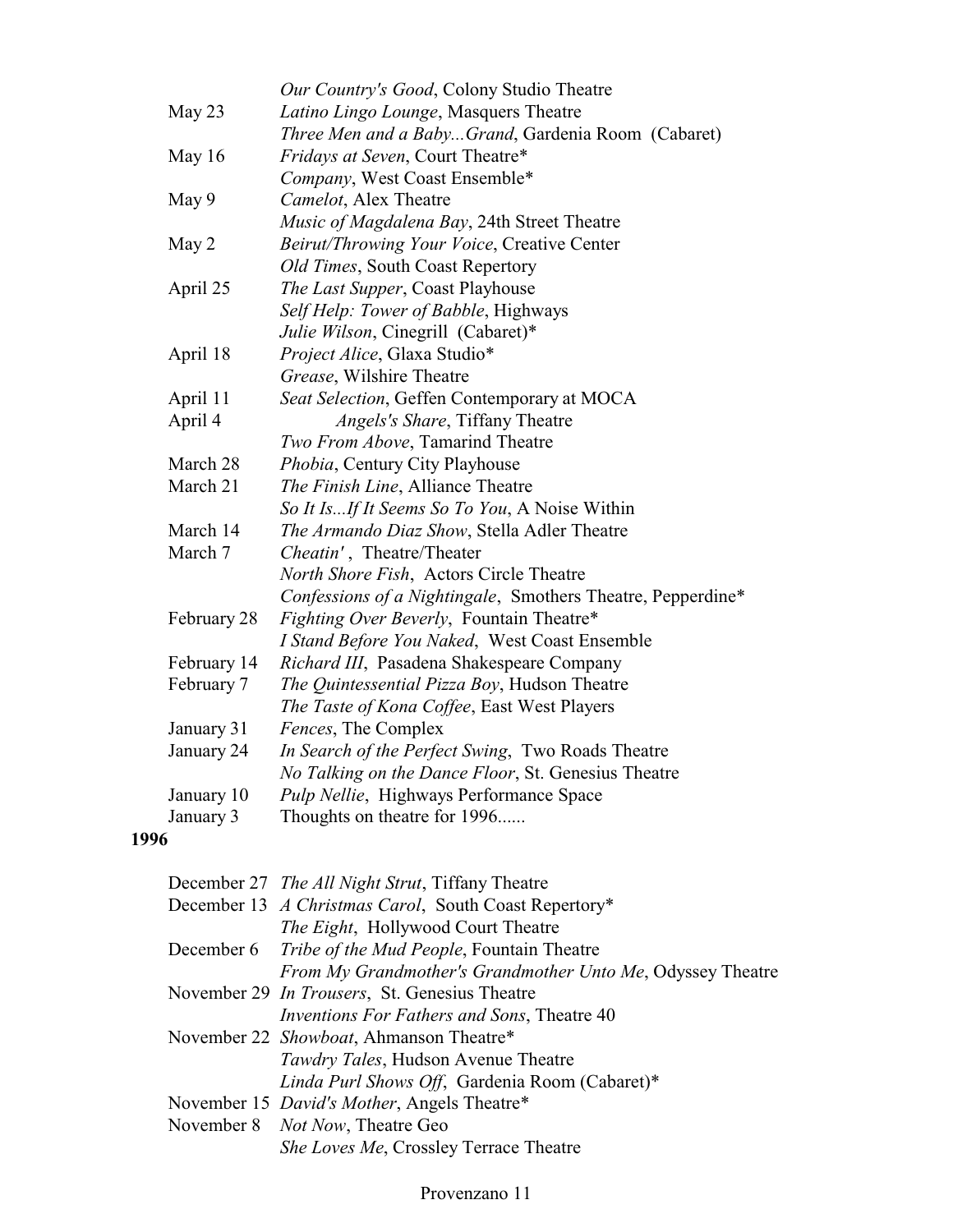|            | November 1 Damn Yankees, Pantages Theatre*                   |  |  |
|------------|--------------------------------------------------------------|--|--|
|            | Steel Magnolias, Crossley Theatre*                           |  |  |
| October 25 | <i>Agency</i> , Coast Playhouse                              |  |  |
|            | Down the Shore, Evidence Room                                |  |  |
| October 18 | <i>Happy Birthday</i> and <i>Dolores</i> , El Portal Theatre |  |  |
|            | September 27 Have You Heard '96, Unity Arts Center           |  |  |
|            | The Wandering Whore, American Center for Musical Theatre     |  |  |
|            | September 20 STRIP: Barely Legal, Globe Playhouse            |  |  |
|            | September 13 Cabaret, East West Players                      |  |  |
|            |                                                              |  |  |

# *Backstage West/Drama-Logue*

Regular column: "*Stage and Screen*"

| 2000 |                                                                                 | September 21 Actors Dialogue: Claudia Lonow & Andrea Abbate                   |  |  |  |  |
|------|---------------------------------------------------------------------------------|-------------------------------------------------------------------------------|--|--|--|--|
|      | August 31<br>Actors Dialogue: Kevin Spirtas and Linda Purl                      |                                                                               |  |  |  |  |
|      |                                                                                 | <b>Breakout Talent: Mary Randle</b>                                           |  |  |  |  |
|      | July 6                                                                          | Stage and Screen Actor/directors Lily Mariye, Yvette Fremen                   |  |  |  |  |
|      | June 22                                                                         | Actors We Love: Matt Walker*                                                  |  |  |  |  |
|      | June 8                                                                          | Stage and Screen: Actors Allison Smith, James Gammon                          |  |  |  |  |
|      | May 25                                                                          | Stage and Screen Actor Kevin Weisman; Production company Playwrights<br>6     |  |  |  |  |
|      | April 27                                                                        | Stage and Screen Actor Roy Christopher; producer Patric Z                     |  |  |  |  |
|      | April 20                                                                        | Profile: Director Cathy Reinking                                              |  |  |  |  |
|      | April 13                                                                        | Stage and Screen Actors Angela Watson, Jeanie Drynen                          |  |  |  |  |
|      | March 30                                                                        | Stage and Screen Actor Michael York; Diector Victor D'Altorio                 |  |  |  |  |
|      | Stage and Screen Actors/writer/directors Scott Rabinowitz and Paul t.<br>Murray |                                                                               |  |  |  |  |
|      | March 2                                                                         | Stage and Screen Actors Neicy Nash and Charlene Tilton                        |  |  |  |  |
|      | February 17                                                                     | Stage and Screen Actors Margaret Cho and James Reynolds                       |  |  |  |  |
|      | February 3                                                                      | Stage and Screen Actors Michael Childers and Dominick Hoffman                 |  |  |  |  |
|      | Stage and Screen Playwright Jo DiPietro; Director Asaad Kelada                  |                                                                               |  |  |  |  |
|      | January 6                                                                       | Stage and Screen Actors Christopher Titus and Stacy Keach                     |  |  |  |  |
| 1999 |                                                                                 |                                                                               |  |  |  |  |
|      |                                                                                 | December 16 Stage and Screen Actor Sally Kirkland; Playwright Frank Strausser |  |  |  |  |
|      | December 2                                                                      | Stage and Screen Actors Lynda Ferguson and Wendy Worthington                  |  |  |  |  |
|      |                                                                                 | November 18 Stage and Screen Talk Radio                                       |  |  |  |  |
|      |                                                                                 | November 11 Profile: Actor Dan Butler, Director David Lee                     |  |  |  |  |
|      | November 4                                                                      | Stage and Screen Actors Del Shores, Olivia Newton John, Delta Burke           |  |  |  |  |
|      | October 28                                                                      | Feature: Pasadena Playhouse                                                   |  |  |  |  |
|      | October 21                                                                      | Stage and Screen Actor John Saxon, Film Producer Terry Castle                 |  |  |  |  |
|      | October 7                                                                       | Stage & Screen Much Ado About Nothing; writer-director Billy Hayes            |  |  |  |  |
|      | September 9                                                                     | Stage & Screen Actor-Writer-Director Luciano Saber                            |  |  |  |  |
|      |                                                                                 | September 16 Feature: The Groundlings                                         |  |  |  |  |
|      | September 23                                                                    | Stage and Screen Bill Rauch: Cornerstone Theatre                              |  |  |  |  |
|      | August 26                                                                       | Stage & Screen Writer-Director Charles Busch; Actor Greg Mullavey             |  |  |  |  |
|      | August 12                                                                       | Stage & Screen Film Composer Jeff Britting                                    |  |  |  |  |
|      | July 29                                                                         | Stage & Screen Acme Improvisational & Sketch Comedy                           |  |  |  |  |
|      | July 15                                                                         | Stage & Screen Theatre Company: Theatricum Botonicum                          |  |  |  |  |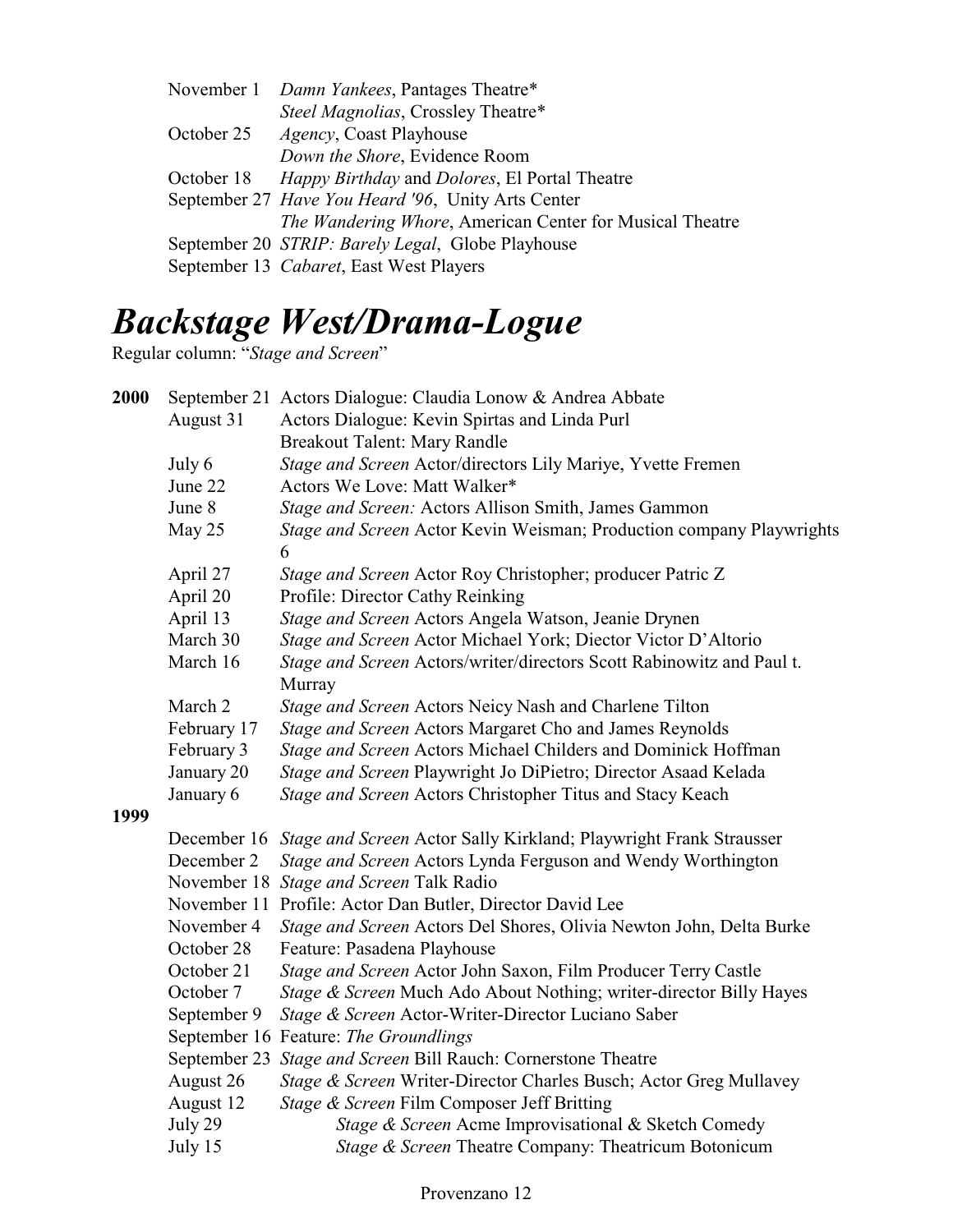|         | July 1                                                                   | Stage & Screen Playwright Theresa Rebeck; Director Gillian Bagwell                 |  |  |  |  |  |
|---------|--------------------------------------------------------------------------|------------------------------------------------------------------------------------|--|--|--|--|--|
|         | June 17                                                                  | Stage & Screen Actor David Ogden Stiers; Composer Dennis McCarthy                  |  |  |  |  |  |
|         | June 10                                                                  | Stage & Screen Groundling's Improvisational and Sketch Comedy                      |  |  |  |  |  |
|         | May 20                                                                   | Stage & Screen Tennessee Williams' Summer & Smoke                                  |  |  |  |  |  |
|         | May 6                                                                    | Stage & Screen Playwright Eduardo Machado                                          |  |  |  |  |  |
|         | April 15                                                                 | Stage & Screen Straight actors in gay roles.                                       |  |  |  |  |  |
|         | April 8                                                                  | Stage & Screen Film director Lynn Littman; Stage director Hope                     |  |  |  |  |  |
|         |                                                                          | Alexander                                                                          |  |  |  |  |  |
|         | Stage & Screen Actor Robert Foxworth; Producer Stephen Sachs<br>March 25 |                                                                                    |  |  |  |  |  |
|         | March 18                                                                 | Stage & Screen Filmmaker Eric Tules; Designer Roy Christopher                      |  |  |  |  |  |
|         | March 11<br>Stage & Screen Film: Absolution                              |                                                                                    |  |  |  |  |  |
|         | February 25                                                              | Profile: Christine Baranski (Broadway, TV Star)                                    |  |  |  |  |  |
|         |                                                                          | Stage & Screen Enrico Colantoni (Stage, TV actor)                                  |  |  |  |  |  |
|         | February 11                                                              | Stage & Screen Theatre Producers                                                   |  |  |  |  |  |
|         | January 28                                                               | Stage & Screen Director Marshall W. Mason, Playwright William                      |  |  |  |  |  |
| Hoffman |                                                                          |                                                                                    |  |  |  |  |  |
|         | January 21                                                               | Stage & Screen Bruce Davison (Actor)                                               |  |  |  |  |  |
|         | January 14                                                               | Stage & Screen Linda Purl (Actress), El Porta (Theatre)                            |  |  |  |  |  |
| 1998    |                                                                          |                                                                                    |  |  |  |  |  |
|         |                                                                          | December 31 Stage & Screen Film: Hurly Burly                                       |  |  |  |  |  |
|         |                                                                          | December 10 Stage & Screen The Fantastic Mr. Fox (Opera), Santaland Diaries (Play) |  |  |  |  |  |
|         |                                                                          | November 26 Stage & Screen - The Cruise (Film)                                     |  |  |  |  |  |
|         |                                                                          | November 12 Stage & Screen Dan Lauria (Actor) and Playwright's Kitchen Ensemble    |  |  |  |  |  |
|         | November 5                                                               | Stage & Screen James Reynolds (Actor), The Attic Theatre                           |  |  |  |  |  |
|         | October 22                                                               | Actor's Actor Davis Gaines (Star Phantom of the Opera)                             |  |  |  |  |  |
|         | October 15                                                               | Stage & Screen David Galligan & Jules Aaron (Stage Directors)                      |  |  |  |  |  |
|         | October 1                                                                | Stage & Screen Bill Kalmenson (filmmaker); Theatre Neo                             |  |  |  |  |  |
|         |                                                                          | September 17 Stage & Screen Christopher Titus (Comedian), Let's Talk About Sex     |  |  |  |  |  |
|         |                                                                          | September 10 Stage & Screen Andrea Friedman, Michael Caloz (youth actors)          |  |  |  |  |  |
|         | September 3                                                              | Stage & Screen Hollywood "script doctors."                                         |  |  |  |  |  |
|         | August 27                                                                | Stage & Screen Latino Theatre Company, Jose Luiz Valenzuela                        |  |  |  |  |  |
|         | August 20                                                                | <i>Stage &amp; Screen</i> The Groundlings - LA's top sketch comedy troupe          |  |  |  |  |  |
|         | August 13                                                                | Stage & Screen Ben Savage (TV, Stage actor); Randa Haines (Filmmaker)              |  |  |  |  |  |
|         | July 30                                                                  | Stage & Screen Caerthan Banks (Actor)                                              |  |  |  |  |  |
|         | July 23                                                                  | Stage & Screen Carlos Alazraqui, Phil Proctor (Comedians)                          |  |  |  |  |  |
|         | July 16                                                                  | Stage & Screen Gay films                                                           |  |  |  |  |  |
|         | July 9                                                                   | Stage & Screen Moving from television to film (Actors)                             |  |  |  |  |  |
|         | July 2                                                                   | Stage & Screen Comedian-impressionists                                             |  |  |  |  |  |
|         | June 25                                                                  | Spotlight on TV Commercial Casting*                                                |  |  |  |  |  |
|         | June 18                                                                  | Stage & Screen Tony Abatamarco, Robert Prior (actors-directors, avant-             |  |  |  |  |  |
|         |                                                                          | garde)                                                                             |  |  |  |  |  |
|         | June 11                                                                  | <b>Actors We Love</b>                                                              |  |  |  |  |  |
|         | June 4                                                                   | Stage & Screen Buffalo Nights Theatre Company                                      |  |  |  |  |  |

# *Drama-Logue*

**1998**

May 7 James Blackman (Theatre impresario) Beverly Sanders (Stage, TV actor)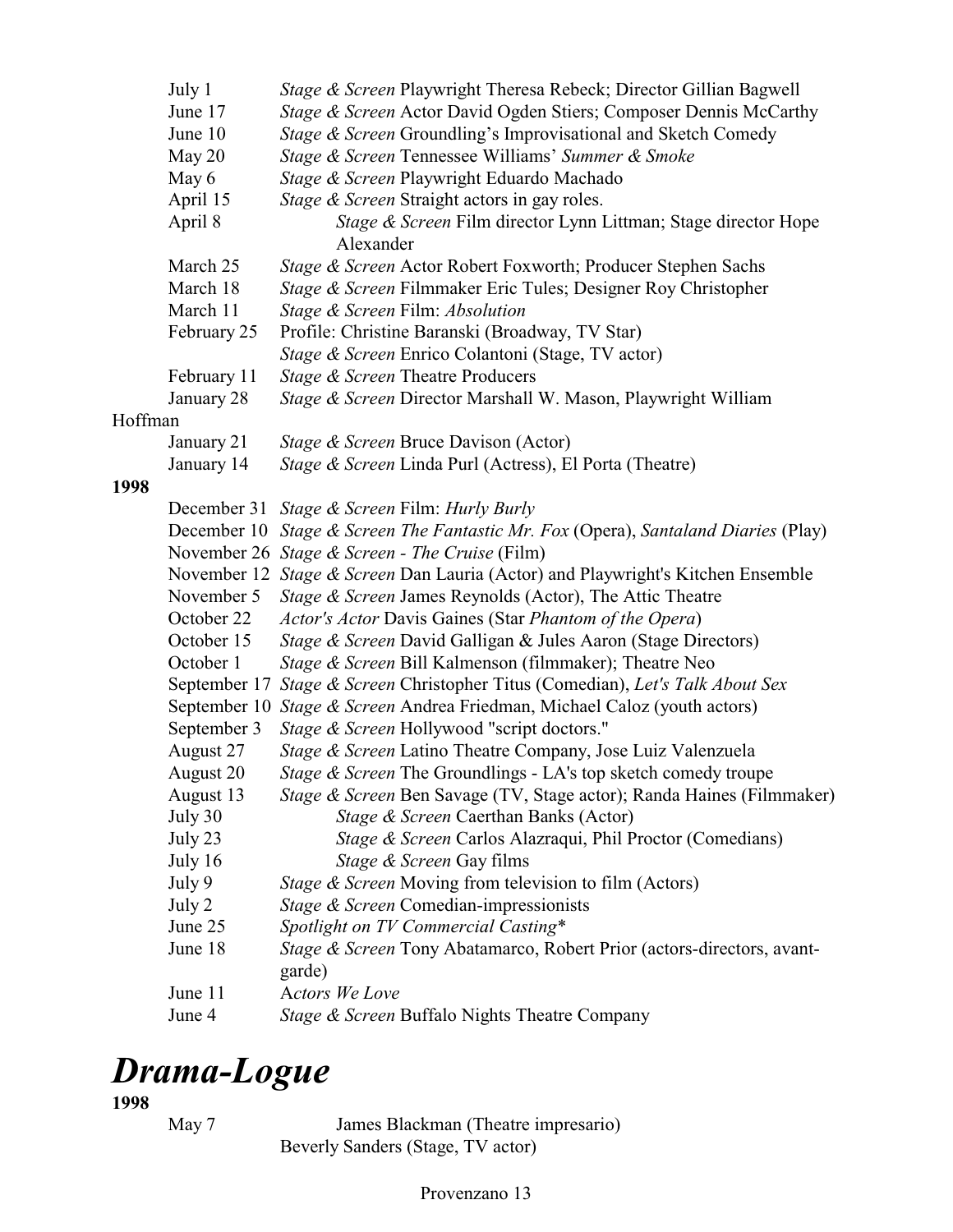|      | April 23                                                                         | Daniel Davis (Stage, TV Actor)                                                                                                                     |  |  |  |  |  |
|------|----------------------------------------------------------------------------------|----------------------------------------------------------------------------------------------------------------------------------------------------|--|--|--|--|--|
|      | March 26                                                                         | Lauralee Bell (TV actor)                                                                                                                           |  |  |  |  |  |
|      | March 5                                                                          | Sha Newman (Stage director)                                                                                                                        |  |  |  |  |  |
|      | February 19                                                                      | Rachall Chagall (TV actor)                                                                                                                         |  |  |  |  |  |
|      | January 22                                                                       | Meredith MacRae (Actor, producer)                                                                                                                  |  |  |  |  |  |
| 1997 |                                                                                  | December 18 Film: As Good As It Gets (Jack Nicholson, Helen Hunt, Cuba Gooding,<br>Jr., Greg Kinnear, James L. Brooks (Director, writer, producer) |  |  |  |  |  |
|      |                                                                                  | December 11 Ron Bohmer (Star, Phantom of the Opera)                                                                                                |  |  |  |  |  |
|      | December 4                                                                       | Roma Maffia (TV Star, The Profiler)                                                                                                                |  |  |  |  |  |
|      |                                                                                  | Richard Herd (TV, Stage actor)                                                                                                                     |  |  |  |  |  |
|      |                                                                                  | November 13 Jules Aaron (Stage Director)                                                                                                           |  |  |  |  |  |
|      | October 23                                                                       | Film: I Know What You Did last Summer (Ryan Phillippe, Freddie Prinze,<br>Jr., Jennifer Love Hewitt, Sarah Michelle Gellar, Kevin Williamson       |  |  |  |  |  |
|      |                                                                                  | ScreenWriter)                                                                                                                                      |  |  |  |  |  |
|      | October 16                                                                       | David Duchovny (Actor, Star of The X Files)*                                                                                                       |  |  |  |  |  |
|      | October 9                                                                        | Film: U-Turn (Oliver Stone, Billy Bob Thornton, Nick Nolte, Jennifer                                                                               |  |  |  |  |  |
|      |                                                                                  | Lopez)                                                                                                                                             |  |  |  |  |  |
|      |                                                                                  | September 18 Film: A Thousand Acres [Jessica Lange (Actor), Michelle Pfeiffer                                                                      |  |  |  |  |  |
|      |                                                                                  | (Actor), Jason Robards (Actor)]                                                                                                                    |  |  |  |  |  |
|      | September 4                                                                      | Davis Gaines (Actor/Singer)                                                                                                                        |  |  |  |  |  |
|      |                                                                                  | Lionel Chetwynd (Television Producer)                                                                                                              |  |  |  |  |  |
|      | July 17                                                                          | William Alan young (Television Actor)                                                                                                              |  |  |  |  |  |
|      | June 12                                                                          | <b>Focus On Directing</b>                                                                                                                          |  |  |  |  |  |
|      |                                                                                  | Bruce Mellon, Elite Films                                                                                                                          |  |  |  |  |  |
|      | May 29                                                                           | <b>Focus On Directing</b>                                                                                                                          |  |  |  |  |  |
|      |                                                                                  | Art Manke, A Noise Within*                                                                                                                         |  |  |  |  |  |
|      | May 22                                                                           | <b>Focus On Directing</b>                                                                                                                          |  |  |  |  |  |
|      |                                                                                  | Andrew J. Robinson, Matrix Theatre                                                                                                                 |  |  |  |  |  |
|      | May 15                                                                           | Film: Night Falls on Manhattan [Sidney Lumet, Director; Andy Garcia,                                                                               |  |  |  |  |  |
|      |                                                                                  | ActorRon Liebman Actor)                                                                                                                            |  |  |  |  |  |
|      | May 8                                                                            | Gregg Henry (Actor, Mark Taper Forum)                                                                                                              |  |  |  |  |  |
|      | April 24                                                                         | Matthew Bourne (Choreographer: Swan Lake)*                                                                                                         |  |  |  |  |  |
|      | April 17                                                                         | Film: Anaconda [Jon Voight (actor); Jennifer Lopez (Actor); Luis Llosa;<br>(Director); Ice Cube (Actor)]                                           |  |  |  |  |  |
|      | March 27                                                                         | Andrea Thompson (Television Actor)                                                                                                                 |  |  |  |  |  |
|      | March 20                                                                         | Film: Jungle 2 Jungle [Tim Allen (Screen & Television Actor); Martin                                                                               |  |  |  |  |  |
|      |                                                                                  | Short (Television & Film Actor); John Pasquin (Film Director)]                                                                                     |  |  |  |  |  |
|      | March 13                                                                         | Ron Abel (Musical Director)                                                                                                                        |  |  |  |  |  |
|      | February 27                                                                      | Bruce Feld, Playwright                                                                                                                             |  |  |  |  |  |
|      |                                                                                  | Dean Goodman, Actor                                                                                                                                |  |  |  |  |  |
|      | January 2                                                                        | Bill Fagerbakke (Television Series Regular Coach)                                                                                                  |  |  |  |  |  |
| 1996 |                                                                                  |                                                                                                                                                    |  |  |  |  |  |
|      | December 19 Film: The Evening Star [Shirley MacLaine (Film actress); Marion Ross |                                                                                                                                                    |  |  |  |  |  |
|      |                                                                                  | (Film Actress)                                                                                                                                     |  |  |  |  |  |
|      |                                                                                  | December 12 Michael Learned (Stage & Television Actress)                                                                                           |  |  |  |  |  |
|      | December 5                                                                       | Jon Robin Baitz (Playwright & Screenwriter)*                                                                                                       |  |  |  |  |  |
|      |                                                                                  | November 14 Jane Carr (Stage and television Actress)                                                                                               |  |  |  |  |  |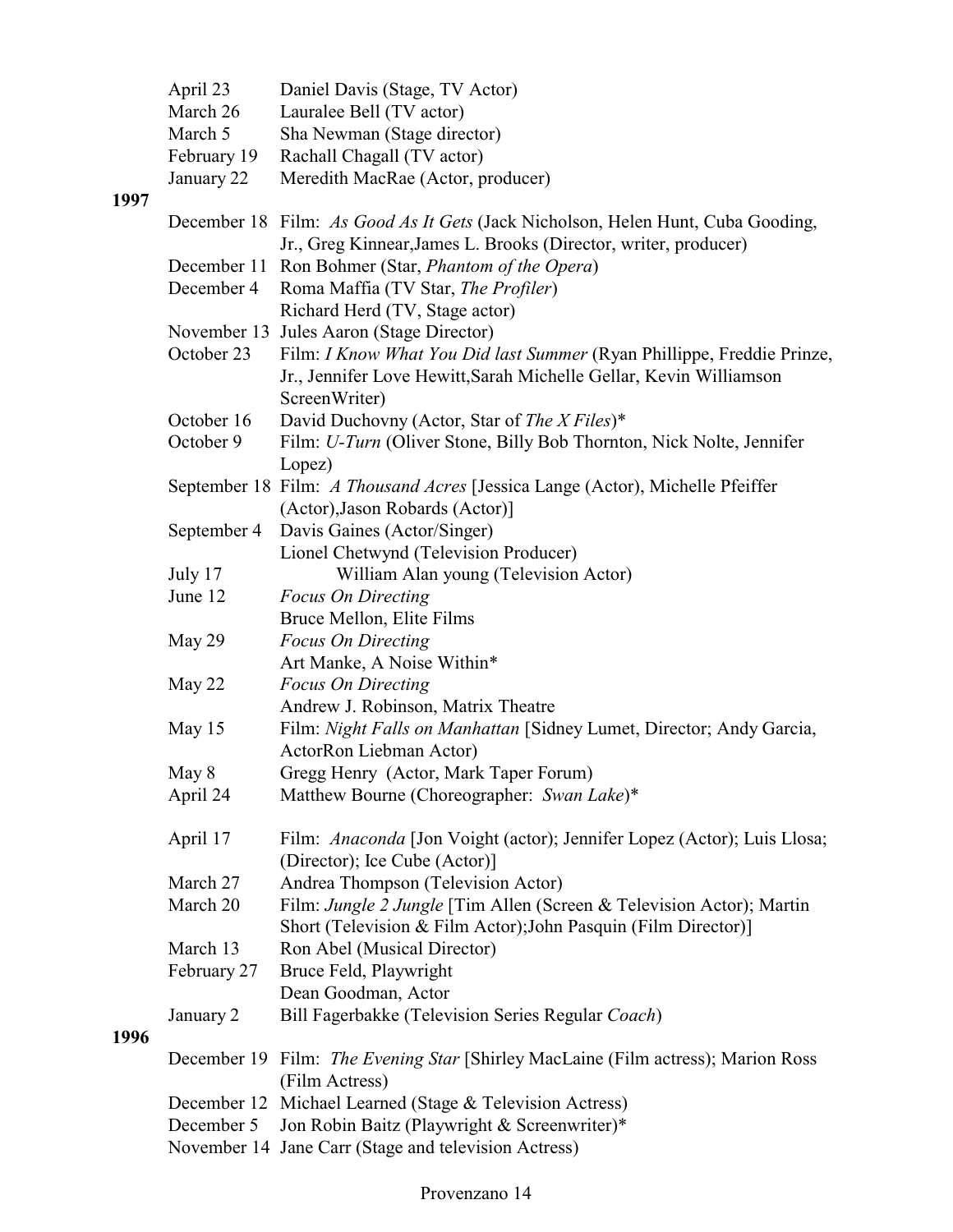- November 7 Cloris Leachman (Stage & Television Actress)
- October 10 Patrick Davidson (Disney Entertainment Executive)

September 12 Film: *Fly Away Home* [Jeff Daniels (Film Actor); Carroll Ballard (Film Director); Anna Paquin (Film Actress); Ralph Macchio (Film & Stage Actor)\*

Glenn Kelman (Stage Director)

#### **PROFESSIONAL ORGANIZATION / CONFERENCE PRESENTATIONS**

# MICHAEL CHEKHOV ASSOCIATION

- Summer workshop/festival Amhurst 2005
- Summer workshop/festival Croatia 2004
- Summer workshop/festival Amsterdam 2003

# ASSOCIATION OF THEATRE IN HIGHER EDUCATION (ATHE)

- On-site coordinator, New Play Development/Festival 2002 / Assist coordinator 1999-01
- Panelist for the Playwright Program Focus Group session: "Beyond *The Music Man: Creating Original Drama With Teens. 2000*
- Dramaturg for New Plays Festival at the 1998 summer conference in San Antonio.

# KENNEDY CENTER/AMERICAN COLLEGE THEATRE FESTIVAL

- Region VIII Coordinator send University/College teachers to respond to and adjudicate University/College productions.
- On site coordination of New Play Development at regional festivals 1997-present.
- Judge for Irene Ryan acting competition.

# NSSA (NATIONAL ASSOCIATION FOR SOCIAL SCIENCES)

Presented with T. Patrick Muller and Mary Jo Skillings of Language and Literacy Department, a presentation entitled *OK Pardner, Draw!: Integration of Theatre Arts ans Social Studies* to Stimulate Learning about the American West. Publication of presentation cited in "Journals" above.

# AMERICAN ALLIANCE FOR THEATRE & EDUCATION

 Chaired panel at Summer Conference in Charlotte, N.C., 1997: *Fear of the Dark* "Children's Theatre need not shun darkness and conflict. ")

# CALIFORNIA EDUCATIONAL THEATRE ASSOCIATION (CETA)

- Annual Conference in September 1997. Workshop on improvisation and group forming.
- Editor of CETA News, 1998 2001

CALIFORNIA ALLIANCE FOR ARTS EDUCATION Editor of Newsletter, 1997-1999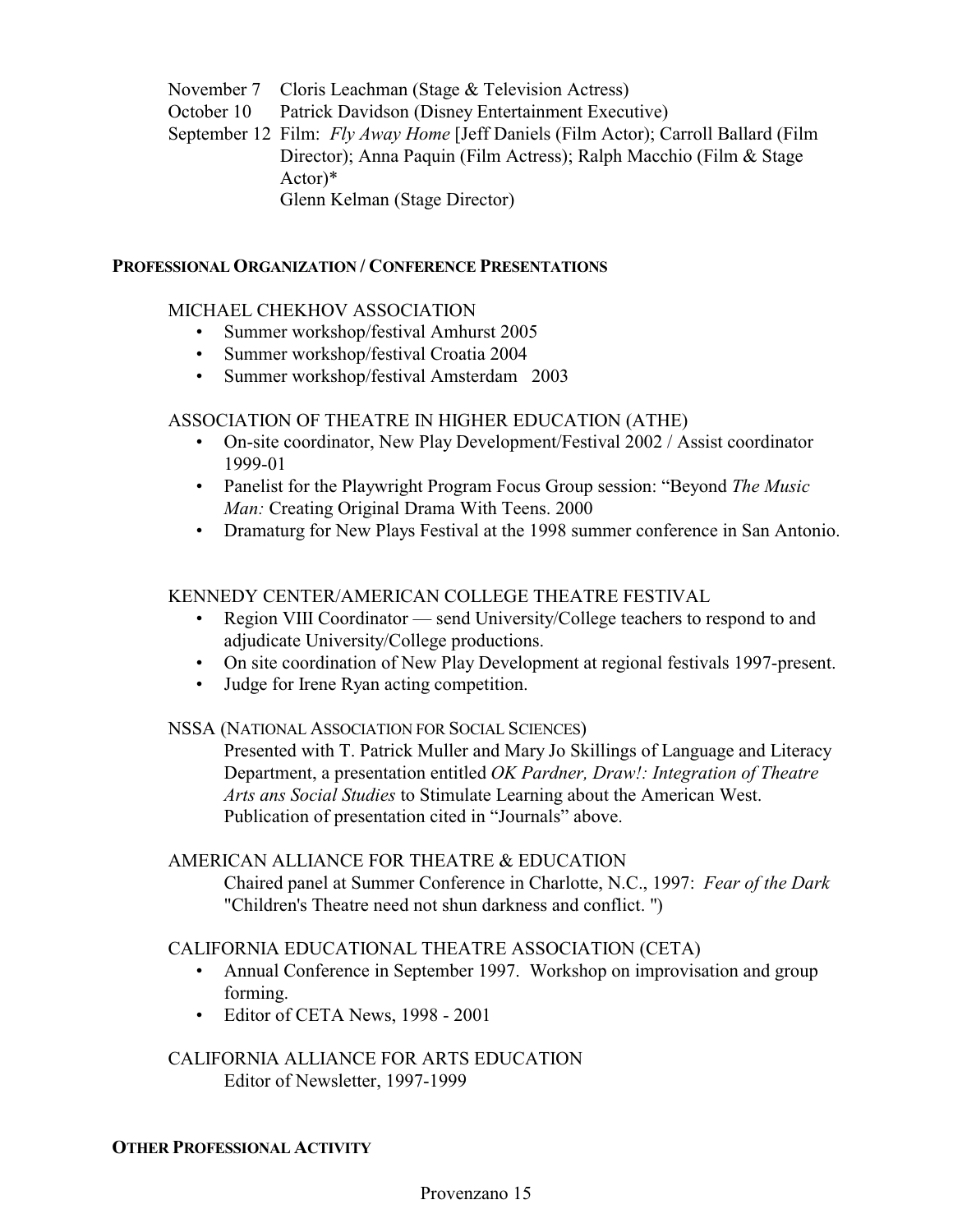# TENNESSEE ARTS ACADEMY

Contracted as faculty member for the 1998 Summer Academy, sponsored by the tennessee Department of Education. Topic: Creative Drama Across the Curriculum.

# LOS ANGELES UNIFIED SCHOOL DISTRICT

Intergroup Cultural Awareness Program, 1993 - present This arts presenting organization provides hundreds of arts-in-schools assemblies each year. Design and write educational material for scores of performing arts groups.

# LONG BEACH CIVIC LIGHT OPERA, 1992

Intern: Production/P.R. Involved in every aspect of public relations, development and production with the professional theater company.

# **TEACHING AWARDS**

- Spring 2000 At the close of the 1999-2000 school year I received an award as: *Outstanding Faculty member in the area of instructionally related activities for the College of Arts and Letters.*
- SPRING 1997 Received *Teacher of Excellence Award* from the Humanities Student Advisory Council. Nominated by the Players of the Pear Garden.
- SPRING 1996 During my second year of part time (teaching a full load) I was nominated for the same *Teacher of Excellence Award* from the Humanities Student Advisory Council. Cited with attachmentunder pre-employment teaching below.

# **COURSES TAUGHT CALIFORNIA STATE UNIVERSITY, SAN BERNARDINO**

| TA 253         | Voice for the Stage                    |
|----------------|----------------------------------------|
| TA 345         | Advanced Voice and Movement            |
| TA 385         | Acting For non-Majors                  |
| TA 484         | Readers Theater in the Classroom       |
| TA 321         | Performance Practicum                  |
| TA 483         | Children's Theater                     |
| TA 579         | Theater in Elementary School Classroom |
| TA 481         | Creative Drama in the Classroom        |
| <b>TA 240</b>  | Improvisation                          |
| <b>TA 580</b>  | <b>Advanced Creative Drama</b>         |
| <b>TA 320B</b> | Touring Theater IMPS                   |

# **DEVELOPMENT OF NEW COURSES AND PROGRAM**

Fall 2003 Reworking *Voice for the Stage* and *Advanced Voice* using techniques Patsy Rodenburg. I attended a workshop in NYC with Ms Rodenburg.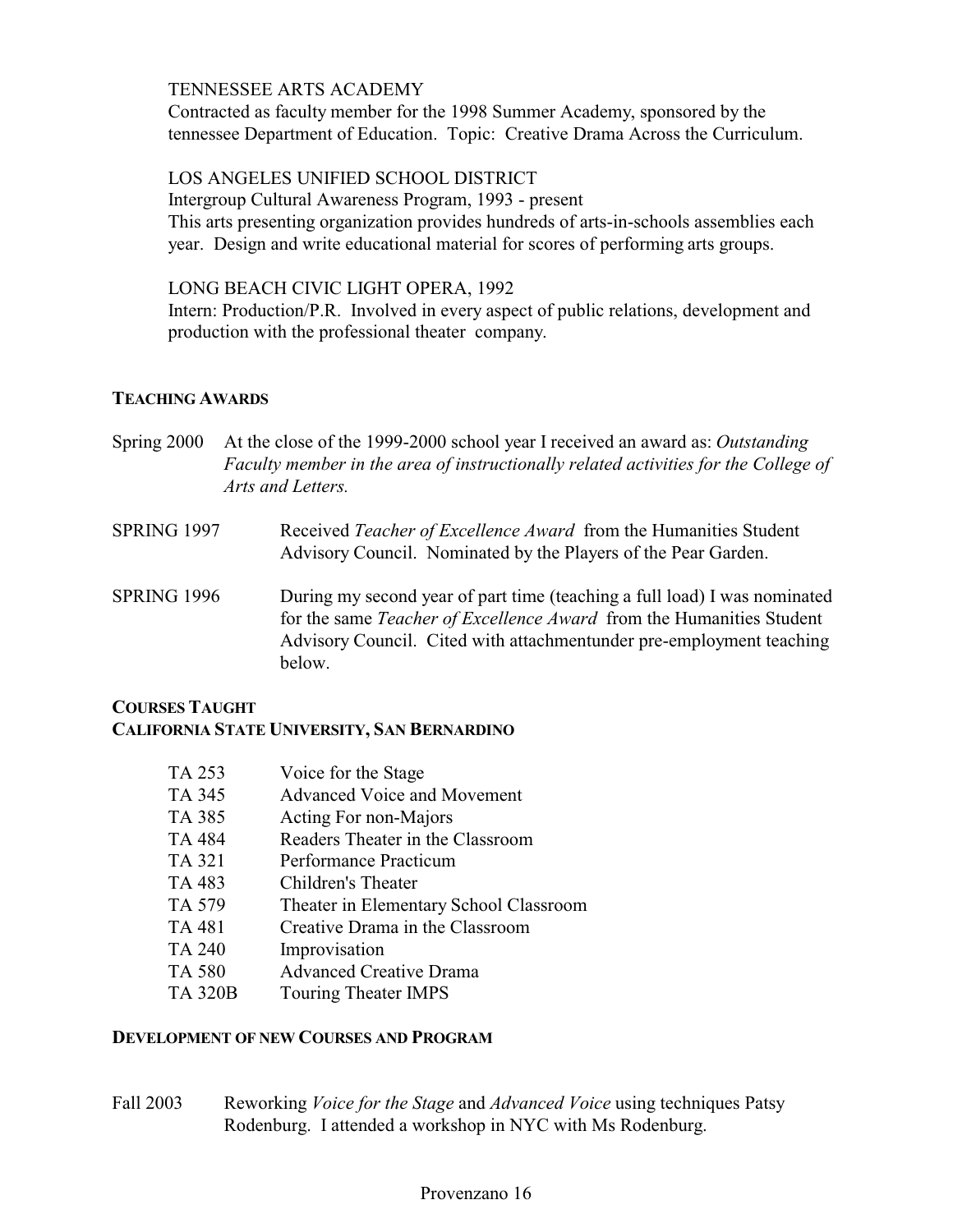- Fall 2002 Member of the committee to create a new Masters Program in Theatre Arts, expected to begin Fall 2005.
- Fall 2000 Reworked *Voice for the Stage* using techniques from Rod Menzies based on Linklater and others.
- Fall 2000 Supervision of five students in our new Internship Program, TA 575, which I am in charge of throughout the 2000-2001 school year.
- Fall 1999 Change in TA 481, Creative Drama With changes in the Liberal Studies requirements, we have added 20 hours to the Creative Drama schedule. I have restructured the course to add class-time for library research and lesson planning. Additionally the extra time has allowed me to add instruction on California Arts Education *Standards and Assessment* as well as a mini-unit on puppetry in the classroom. The changes are detailed in the Fall 1999 Syllabus, included in Teaching Attachment #3.
- Spring 1998 New Course approved for the new catalogue. TA 505 *Criticism of Theatre in Performance* Critical analysis of public theatrical performance with emphasis on the journalistic review. Textual analysis, artistic perception and aesthetic evaluation of acting, directing and design. Both individual and class attendance at several theatrical performances outside of regular meeting times will be required.
- Spring 1997 New Course approved for the new catalogue.

TA 580 *Advanced Creative Drama*:

Advanced methods of teaching across the curriculum using process-oriented Creative Drama techniques. Course concentrates on fostering imagination and self-expression through pantomime, improvisation and playmaking. Course includes developing creative drama/educational units and lesson plans as well as practical experience in an educational setting. Requires a six-hour field component including observation and participation in teaching at an approved setting.

*Prerequisite: Theatre Arts 481*. (4 Units)

- Winter 1997 The Department of Theatre Arts has approved TA 555 independent Study in Creative Drama which I will supervise Spring 1997.
- Winter 1997 TA 483 *Children's Theatre* I have reformed the syllabus to create a more cohesive process for development of new plays based on source material. Previously several groups worked separately on their own chosen material. Currently the groups work collaboratively with the entire class as well as separately to develop material that can be shared between the groups and help develop productions for tour.

# TA 483 *Children's Theatre*

I changed the standard *Prompt Book* to a *Pitch Book* in which students are to present reasons for producing a specific play they are creating. This change puts more focus on the individual imagination for this assignment. It also more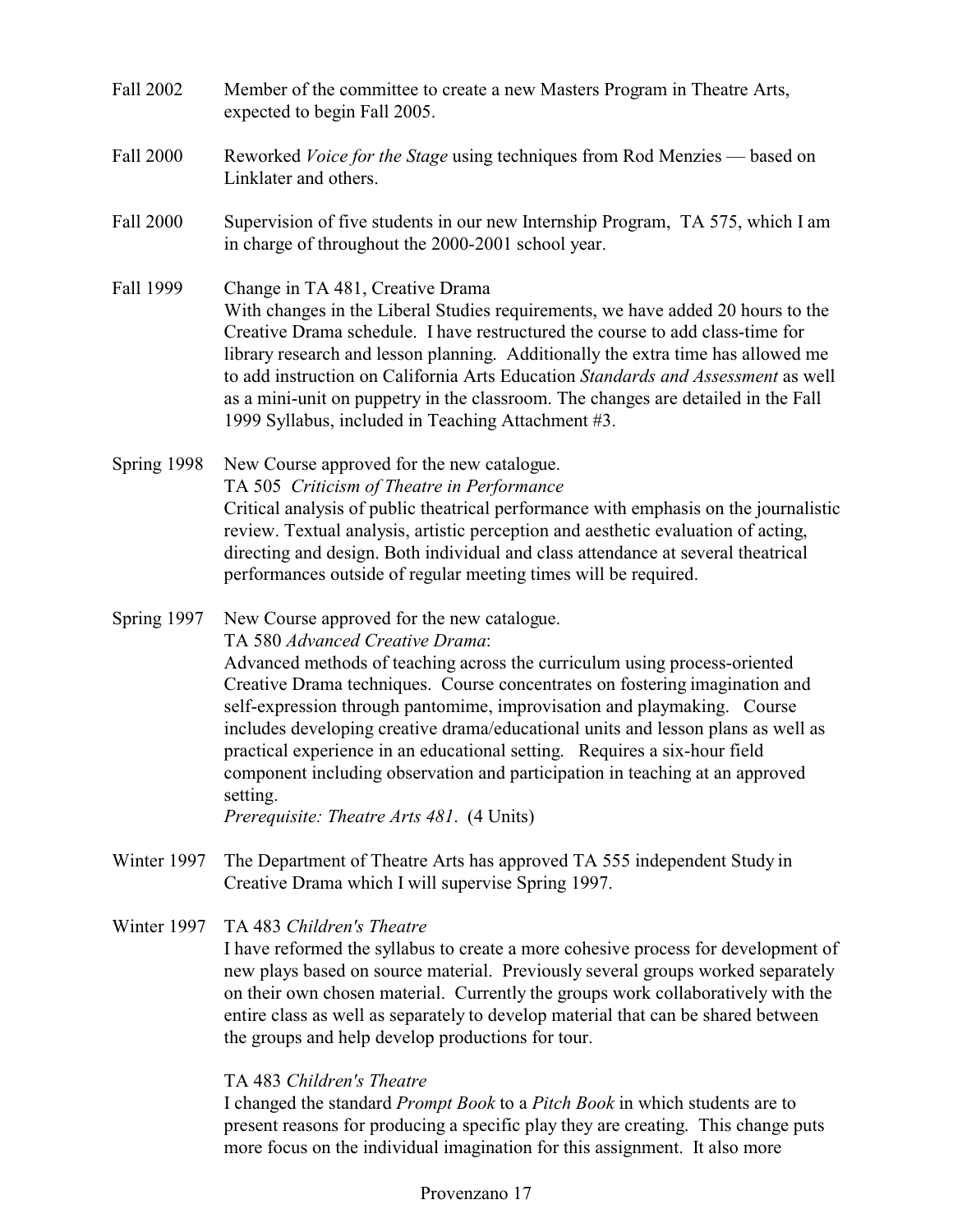appropriately tests skills and understanding of the concepts.

Fall 1996 - TA 483 *Children's Theatre*: Professional Performance Winter 1999 I bring in my touring theatre group Imagination Company each quarter to demonstrate the subject matter of the course and to provide material for a paper assignment.

# **TEACHING SYSTEM-WIDE**

1998-99 CSU SUMMER ARTS

I was nominated by Dean Hendricks to represent the College of Arts and Letters to Summer Arts for the purpose of helping formulate the organizations desire to add Arts Education to its curriculum. I was selected by the Summer Arts administration to specifically create a new course for the Summer of 1999. The course *Arts ant the Core: The Cutting edge of Education* is in its formative stages and will be offered in July of 1999. I was one of two teachers of the course along with guest artists we have invited, including Richard Termine, a representative of the Jim Henson Company and Patty Taylor from the State Department of Education.

# **PARTICIPATION IN CONFERENCES AND SEMINARS ON INSTRUCTION**

- Winter 2004 Will be attending Teaching Workshop for Michael Chekhov Acting Technique, Spencertown, New York. January 2004
- Summer 1999 Participant in 1999 THE CALIFORNIA ARTS PROJECT LEADERSHIP ACADEMY SUPPORTING STANDARDS BASED PRACTICE This week-long retreat consisted of lectures, seminars, brainstorming and mock lessons designed to bring standards and assessment to the forefront of arts teaching at all levels of education, from K-Post Graduate.
- Spring 1998 Nominated by Dean Hendricks for participation in the annual *Faculty Writing-Across-the-Curriculum Seminar*. Directed by Professor Haviland, this seminar was a valuable cross-department program to improve writing instruction for all disciplines.
- Fall 1996 Participated in the *Active Learning Workshop*, November 1. This was presented by the Teaching Resource Center. [Attachment: Teach 8]
- Fall 1996 Attended the *Southern California Educational Theatre (SCETA) Conference* in Costa Mesa. I attended the following workshops related to teaching in my field:
	- ! *Adapting Literature to Performance*
	- ! *From Idea to Performance*
	- ! *Free Food* (an exchange of drama teaching tools). [Attachment: Teach 9]

# **SERVICE TO PROGRAMS, DEPARTMENTS, THE SCHOOL, THE UNIVERSITY AND THE CSU SYSTEM**